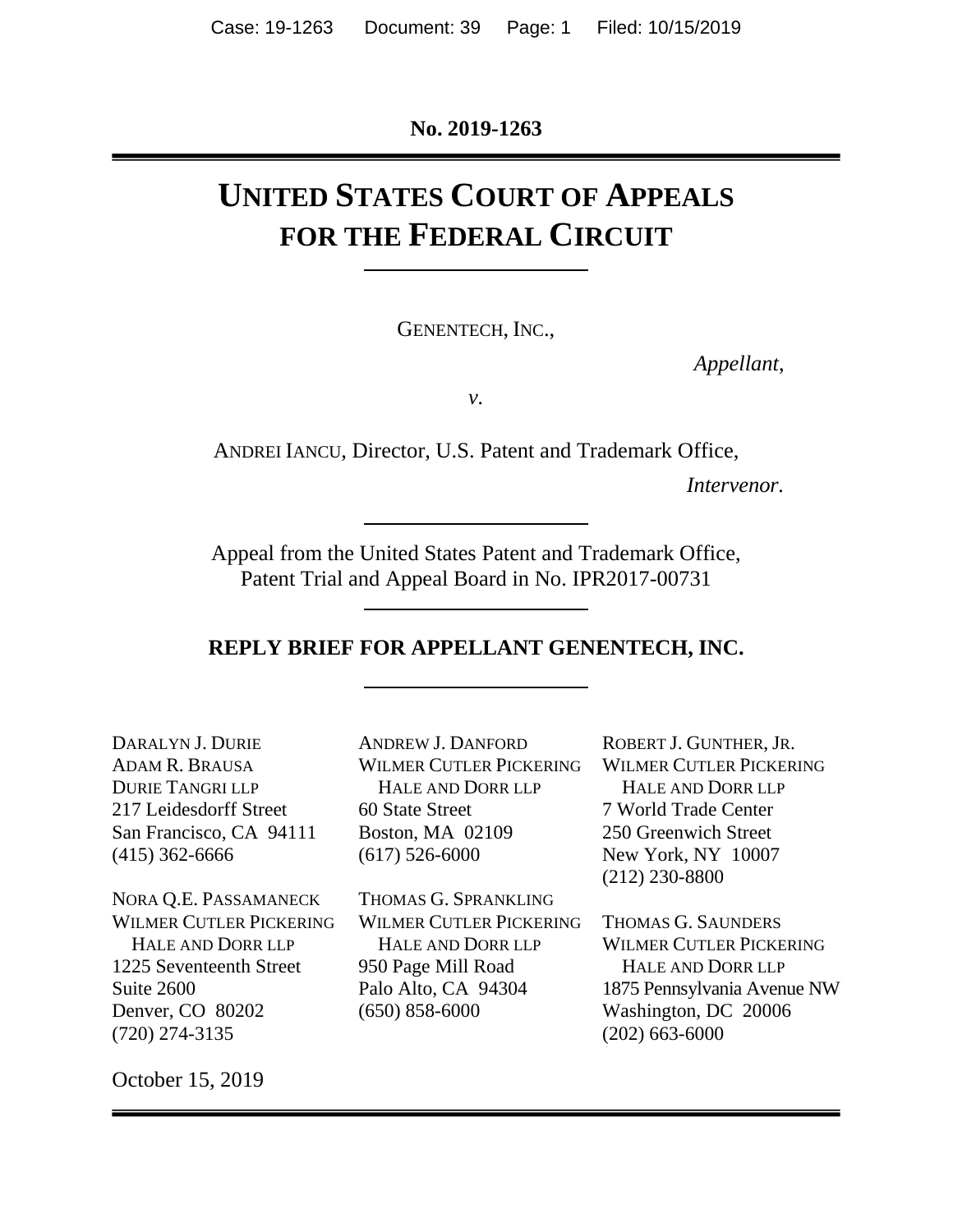## **CERTIFICATE OF INTEREST**

<span id="page-1-0"></span>Counsel for Appellant Genentech, Inc. certifies the following:

1. The full name of every party or *amicus* represented by me is:

Genentech, Inc.

2. The names of the real party in interest represented by me is:

Not applicable.

3. All parent corporations and any publicly held companies that own 10 percent or more of the stock of the party or amicus curiae represented by me are:

Genentech, Inc. is a wholly-owned subsidiary of Roche Holdings Inc. Roche Holdings Inc.'s ultimate parent, Roche Holdings Ltd, is a publicly held Swiss corporation traded on the Swiss Stock Exchange. Upon information and belief, more than 10% of Roche Holdings Ltd's voting shares are held either directly or indirectly by Novartis AG, a publicly held Swiss corporation.

4. The names of all law firms and the partners or associates that appeared for the party or amicus now represented by me in the trial court or agency or are expected to appear in this Court (and who have not or will not enter an appearance in this case) are:

WILMER CUTLER PICKERING HALE AND DORR LLP: Owen K. Allen (former), Lauren V. Blakely, David L. Cavanaugh, Lisa J. Pirozzolo, Kevin S. Prussia, Rebecca A. Whitfield (former)

5. The title and number of any case known to counsel to be pending in this or any other court or agency that will directly affect or be directly affected by this Court's decision in the pending appeal:

*Genentech, Inc. et al. v. Amgen Inc.*, No. 1:18-cv-00924 (D. Del.) *Genentech, Inc. v. Iancu*, No. 19-1265 (Fed. Cir.) *Genentech, Inc. v. Iancu*, No. 19-1267 (Fed. Cir.) *Genentech, Inc. v. Iancu*, No. 19-1270 (Fed. Cir.)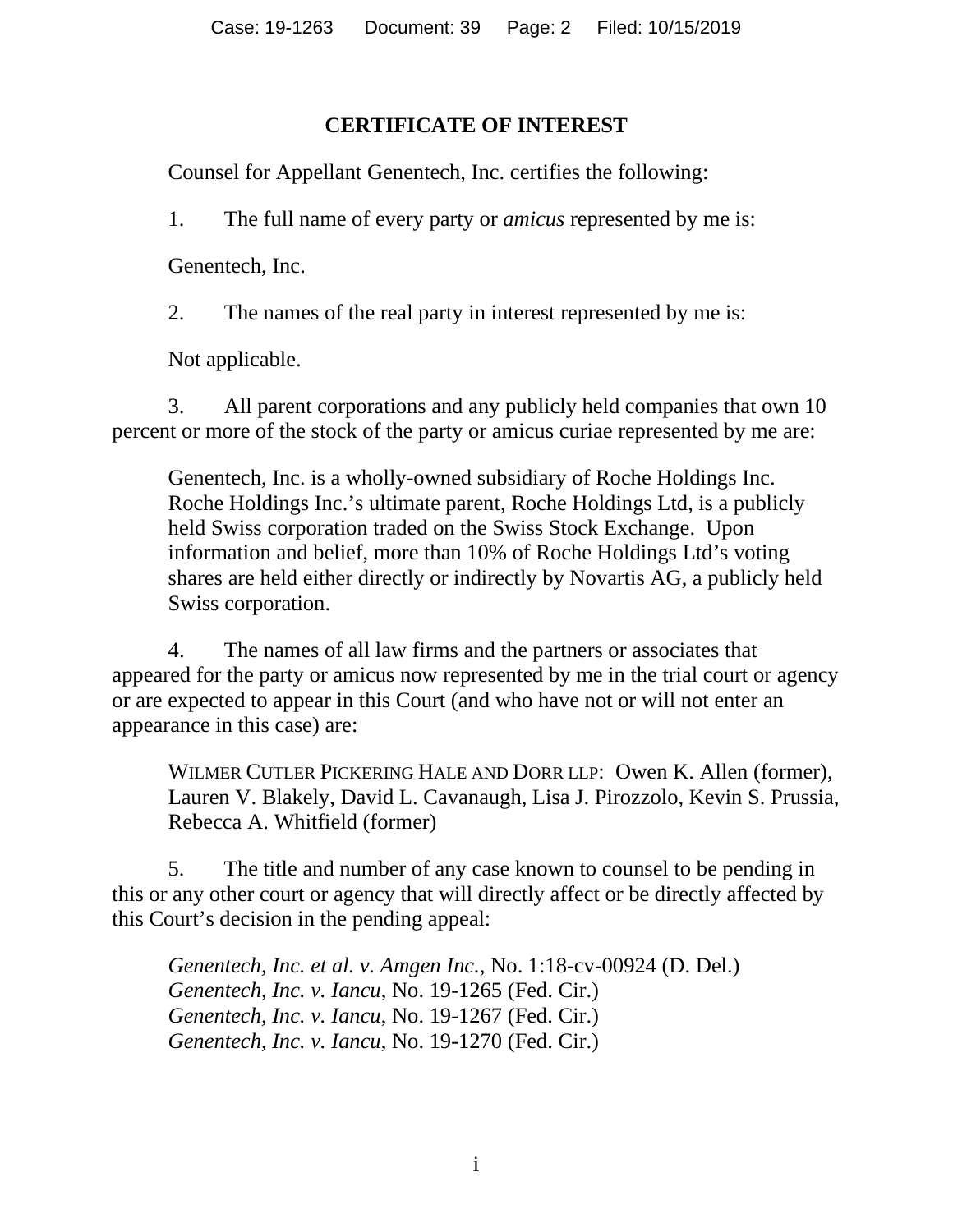Dated: October 15, 2019 /s/ Robert J. Gunther, Jr. ROBERT J. GUNTHER, JR. WILMER CUTLER PICKERING HALE AND DORR LLP 7 World Trade Center 250 Greenwich Street New York, NY 10007 (212) 230-8800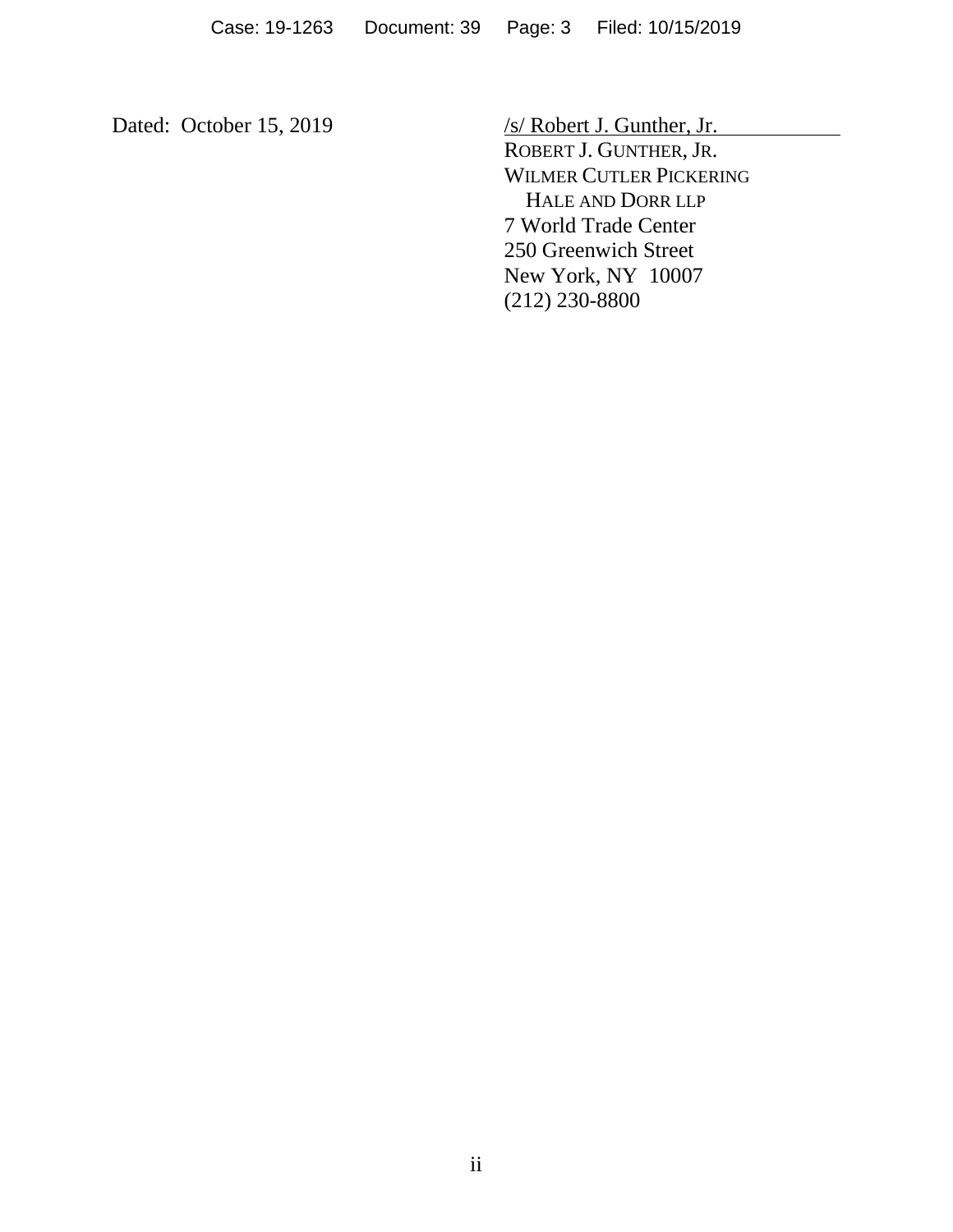## **TABLE OF CONTENTS**

|     |           | Page                                                                                                            |
|-----|-----------|-----------------------------------------------------------------------------------------------------------------|
|     |           |                                                                                                                 |
|     |           |                                                                                                                 |
|     |           |                                                                                                                 |
|     |           |                                                                                                                 |
| I.  |           | THE BOARD'S DECISION TO PROHIBIT GENENTECH FROM FILING<br>A NON-CONTINGENT MOTION TO AMEND SHOULD BE REVERSED 3 |
|     | A.        | The Plain Text Of § $316(d)(1)$ Grants Genentech A                                                              |
|     | <b>B.</b> | The Board's Decision To Grant Partial Adverse                                                                   |
|     | C.        | At A Minimum, The Board Abused Its Discretion By<br>Finding That Genentech's Request To Amend Was Not           |
| II. |           | THE GOVERNMENT'S ATTEMPT TO DEFEND THE BOARD'S CLAIM                                                            |
| Ш.  |           | UNDER A PROPER CONSTRUCTION, THE BOARD'S OBVIOUSNESS                                                            |
|     | A.        | The Board's Decision On Efficacy Was Based On<br><b>Results That The Government Concedes Were</b>               |
|     | <b>B.</b> | The Board Erred In Finding The Claimed Safety Obvious 25                                                        |
|     | C.        | The Board Failed To Offer A Proper Basis For Its<br>Reliance On The Inventors' Path In Its Obviousness<br>.28   |
|     |           |                                                                                                                 |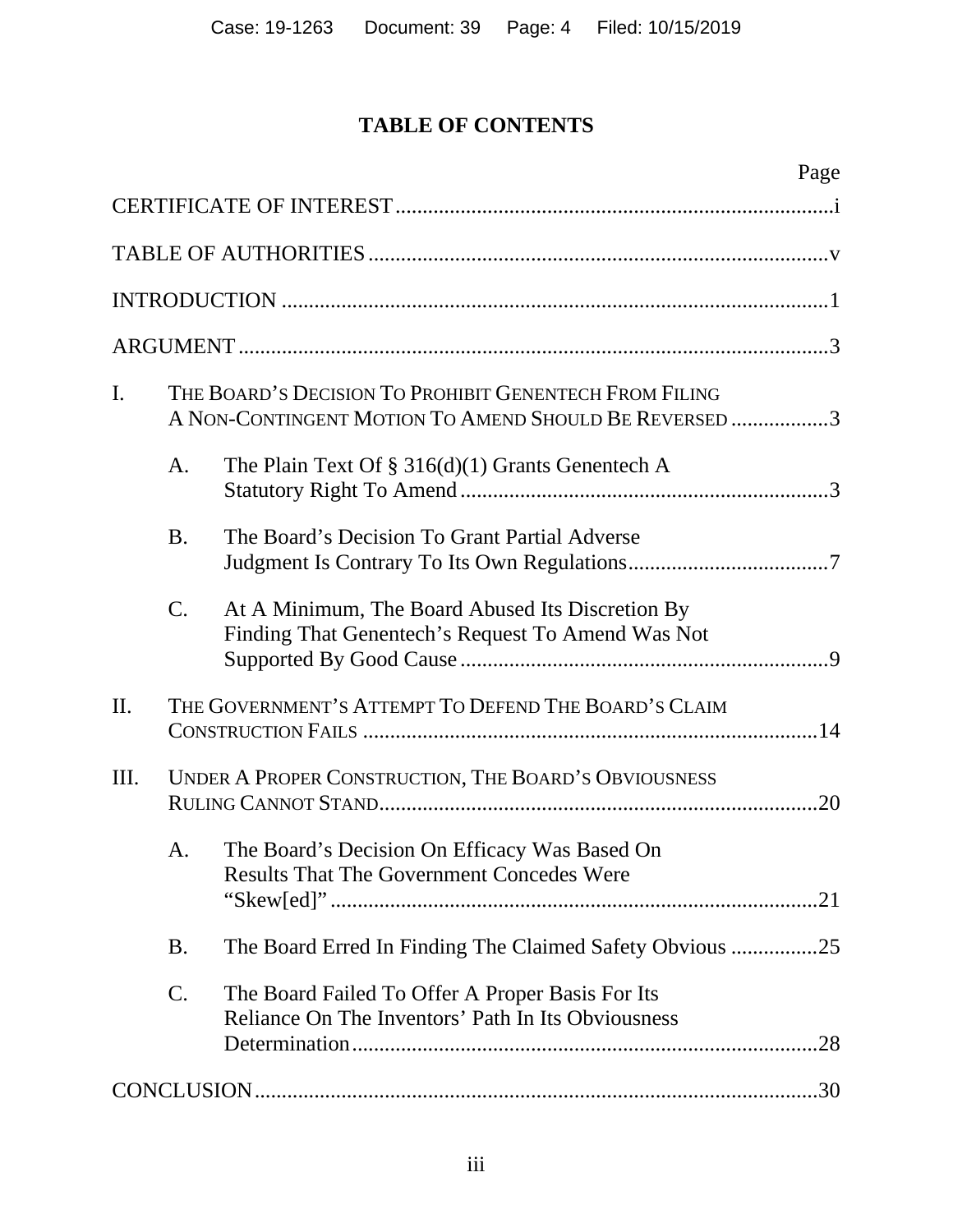## CERTIFICATE OF SERVICE

## CERTIFICATE OF COMPLIANCE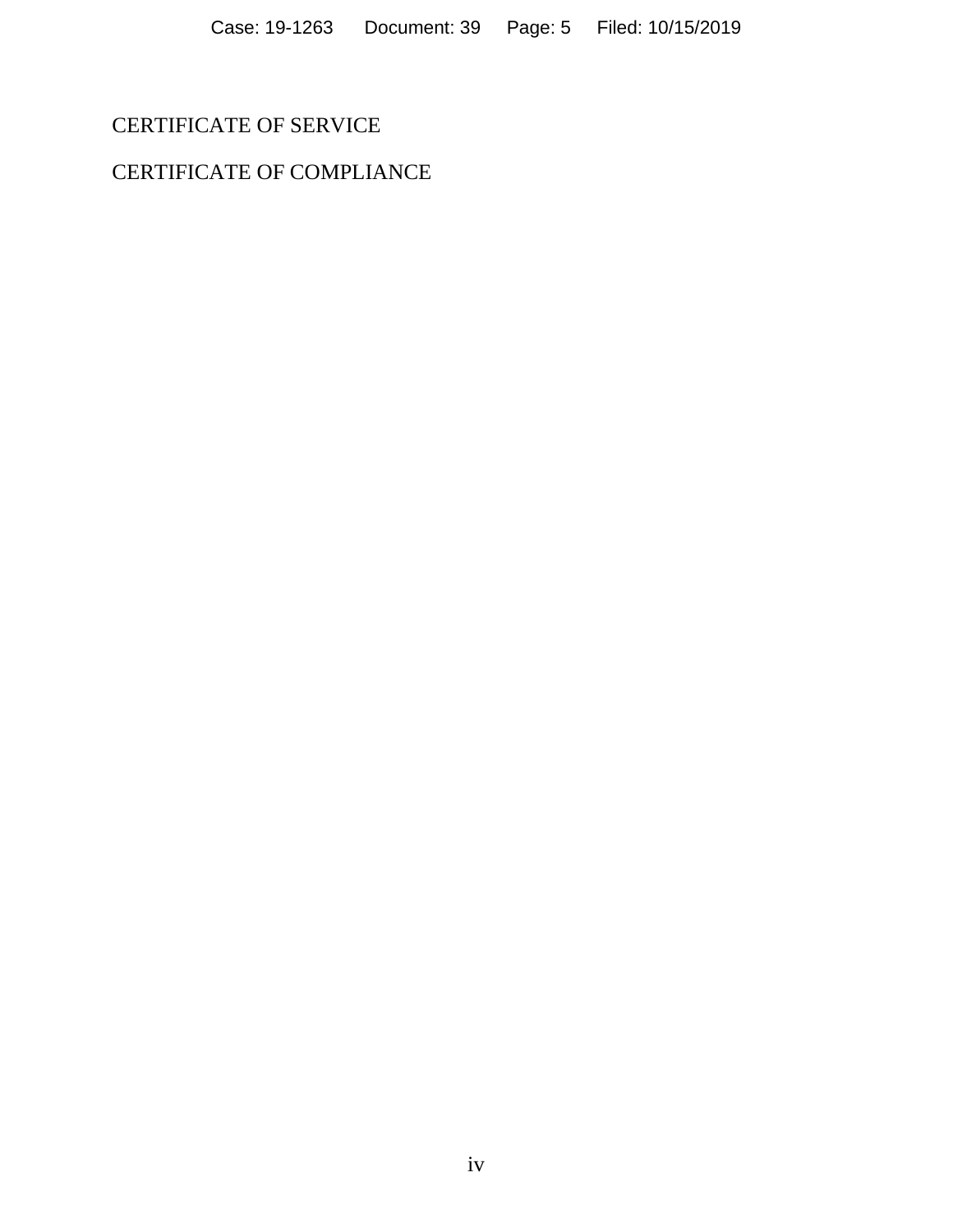## **TABLE OF AUTHORITIES**

## **CASES**

<span id="page-5-0"></span>

| Amgen Inc. v. Coherus BioSciences Inc.,                               |
|-----------------------------------------------------------------------|
| Amgen Inc. v. F. Hoffman-La Roche Ltd.,                               |
| Aqua Products, Inc. v. Matal,                                         |
| Belden Inc. v. Berk-Tek LLC,                                          |
| D'Agostino v. MasterCard International Inc.,                          |
| Department of Commerce v. New York,                                   |
| Doty v. United States,                                                |
| Ecolab, Inc. v. FMC Corp.,                                            |
| EmeraChem Holdings, LLC v. Volkswagen Group of America, Inc.,         |
| Federal Communications Commission v. Fox Television Stations, Inc.,   |
| Honeywell International Inc. v. Mexichem Amanco Holding S.A. de C.V., |
| In re Applied Materials, Inc.,                                        |
| In re Kao,                                                            |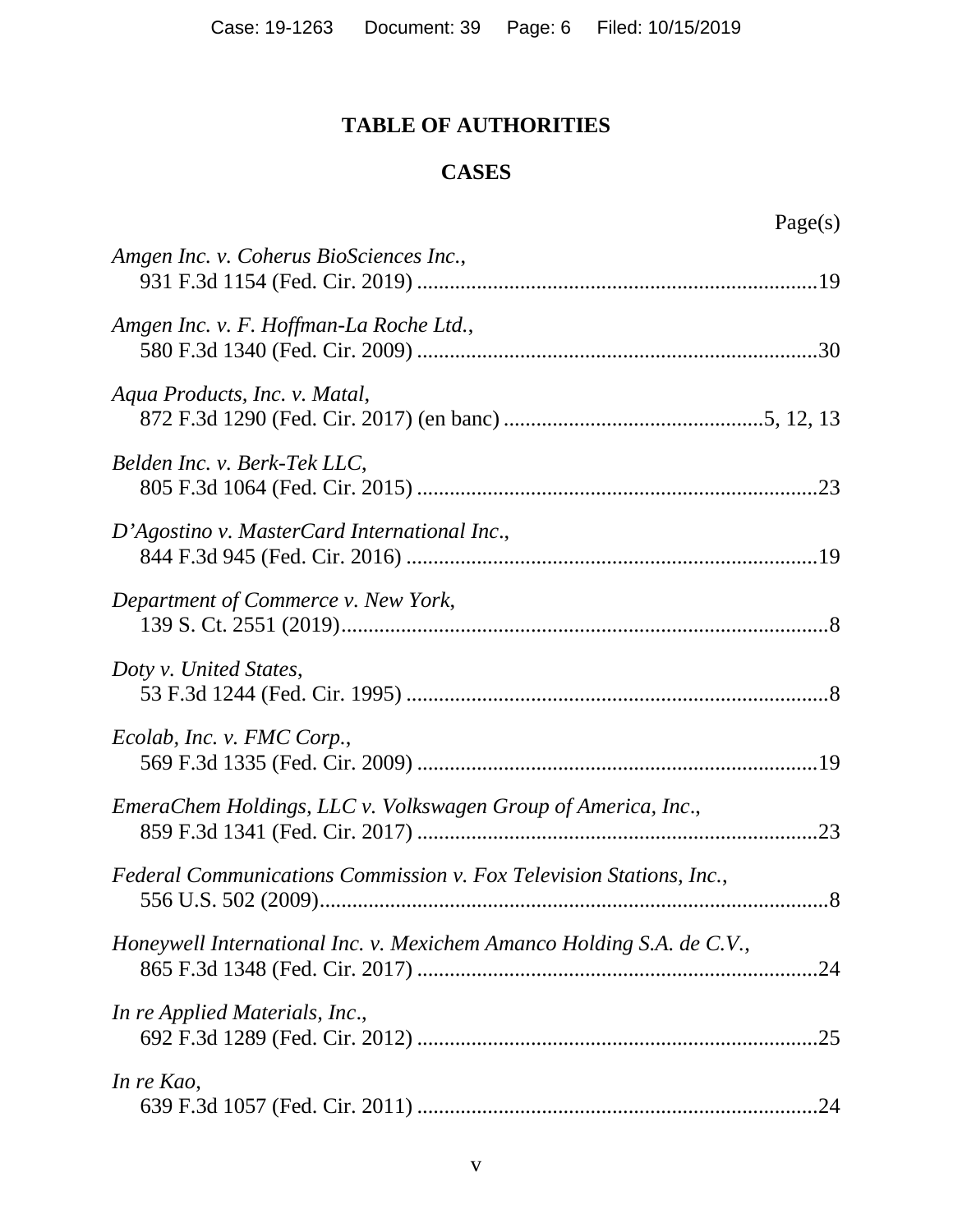| In re Lee,                                                                                                             |
|------------------------------------------------------------------------------------------------------------------------|
| In re Magnum Oil Tools International, Ltd.,                                                                            |
| In re NuVasive, Inc.,                                                                                                  |
| Life Technologies, Inc. v. Clontech Laboratories, Inc.,                                                                |
| Massachusetts Institute of Technology v. Shire Pharmaceuticals, Inc.,                                                  |
| Motor Vehicle Manufacturers Association of United States, Inc. v.<br>State Farm Mutual Automobile Insurance Co.,       |
| Novartis Pharmaceuticals Corp. v. West-Ward Pharmaceuticals<br>International Ltd.,                                     |
| OSI Pharmaceuticals, Inc. v. Apotex Inc.,<br>No. 2018-1925, __ F.3d __, 2019 WL 4892078 (Fed. Cir. Oct. 4, 2019)27, 29 |
| Phillips v. AWH Corp.,                                                                                                 |
| SanDisk Corp. v. Memorex Products, Inc.,                                                                               |
| SAS Institute, Inc. v. Iancu,                                                                                          |
| Securities & Exchange Commission v. Chenery Corp.,                                                                     |
| Shaw Industries Group, Inc. v. Automated Creel Systems, Inc.,                                                          |
| United States v. Hiland,                                                                                               |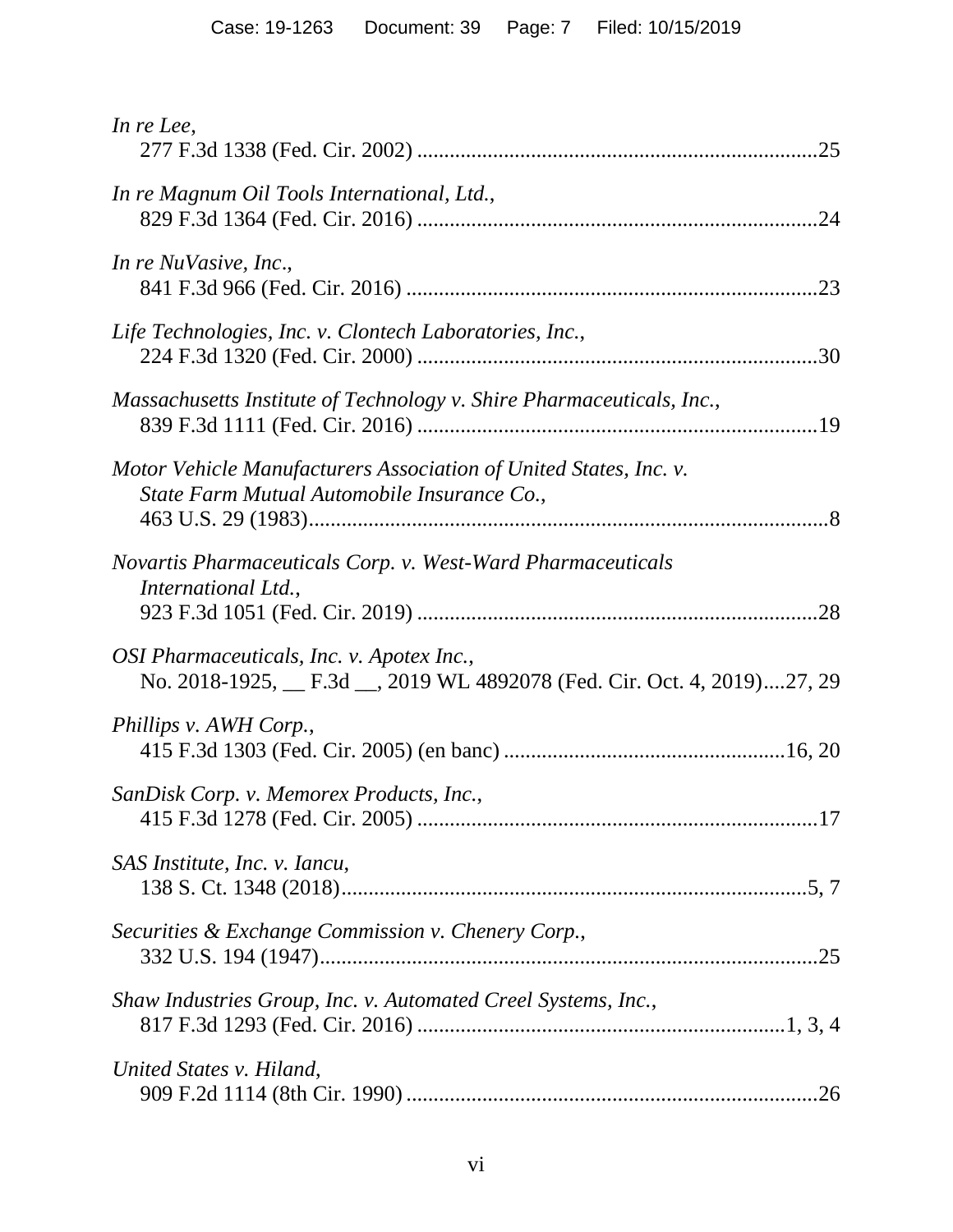## STATUTES AND REGULATIONS

## 35 U.S.C.

| 37 C.F.R.                                                                  |  |
|----------------------------------------------------------------------------|--|
|                                                                            |  |
|                                                                            |  |
|                                                                            |  |
|                                                                            |  |
|                                                                            |  |
| Office Patent Trial Practice Guide, 77 Fed. Reg. 48,756 (Aug. 14, 2012) 12 |  |
|                                                                            |  |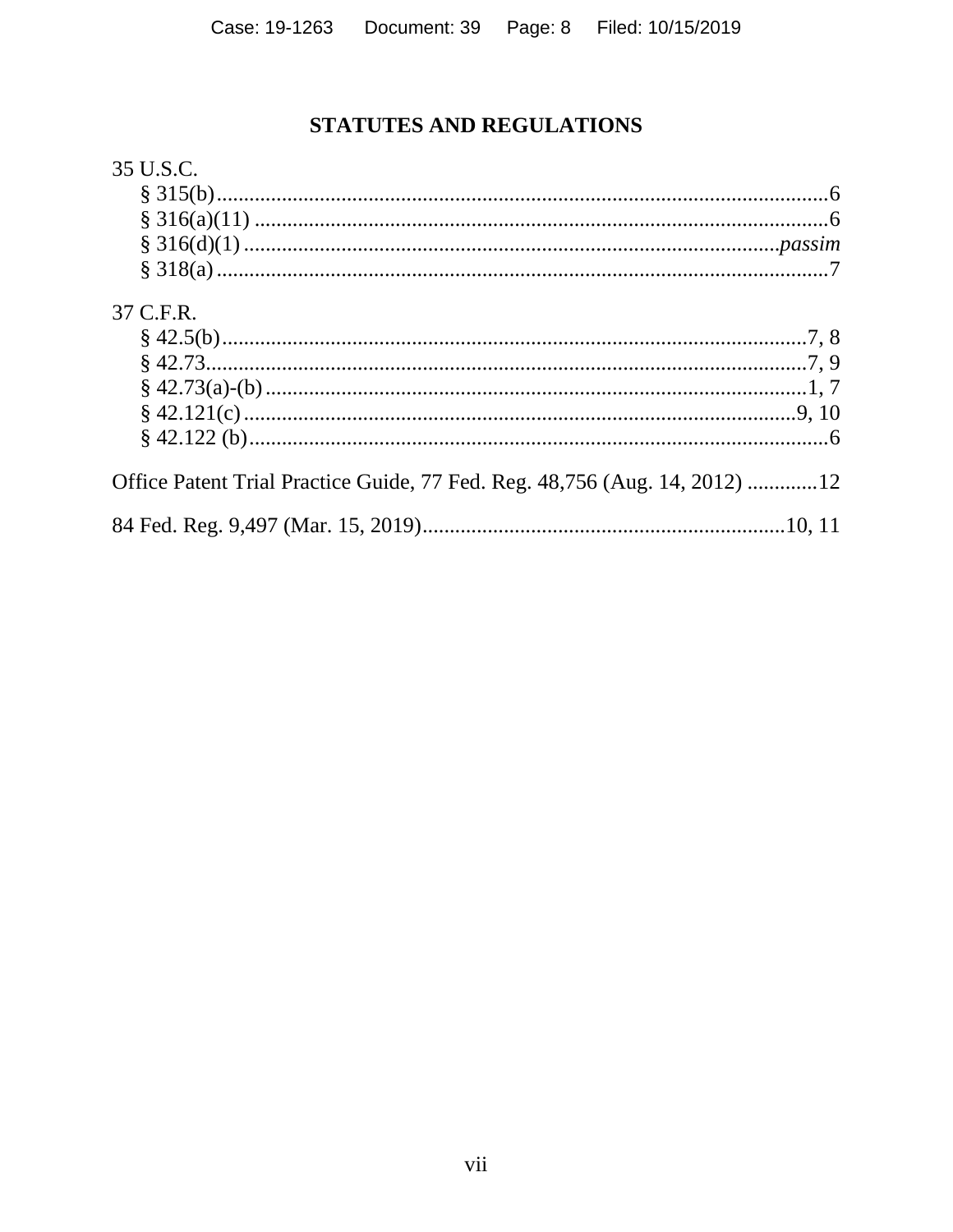#### **INTRODUCTION**

<span id="page-8-0"></span>It is undisputed that when Genentech created the claimed drug combination, using drugs never before combined to treat humans, its invention revolutionized breast cancer treatment and became the first antibody-based first-line therapy for treatment of solid tumors ever approved by the FDA. The Board's decision denied Genentech any claims to that novel combination, no matter how narrowly drawn. But the Board's decision was flawed from start to finish, and the government's efforts to backfill on appeal cannot save it.

The government's brief is most notable for what it does not say. In arguing that Genentech had no statutory right to offer a new claim amendment after the Board instituted on a new ground, the government never seriously grapples with the text of 35 U.S.C. § 316(d)(1) and this Court's interpretation of parallel language in *Shaw Industries Group, Inc. v. Automated Creel Systems, Inc.*, 817 F.3d 1293, 1300 (Fed. Cir. 2016). In defending the Board's entry of a partial adverse judgment, the government does not seriously contend that the Board's action was consistent with 37 C.F.R. § 42.73(a)-(b); it instead seeks to justify the extraordinary step of *waiving* that requirement, based on flawed reasons that were not articulated by the Board. And in arguing that Genentech lacked good cause to offer a new amendment, the government relies on an incorrect "could have" test and ignores how Genentech's motion, which was offered as a non-contingent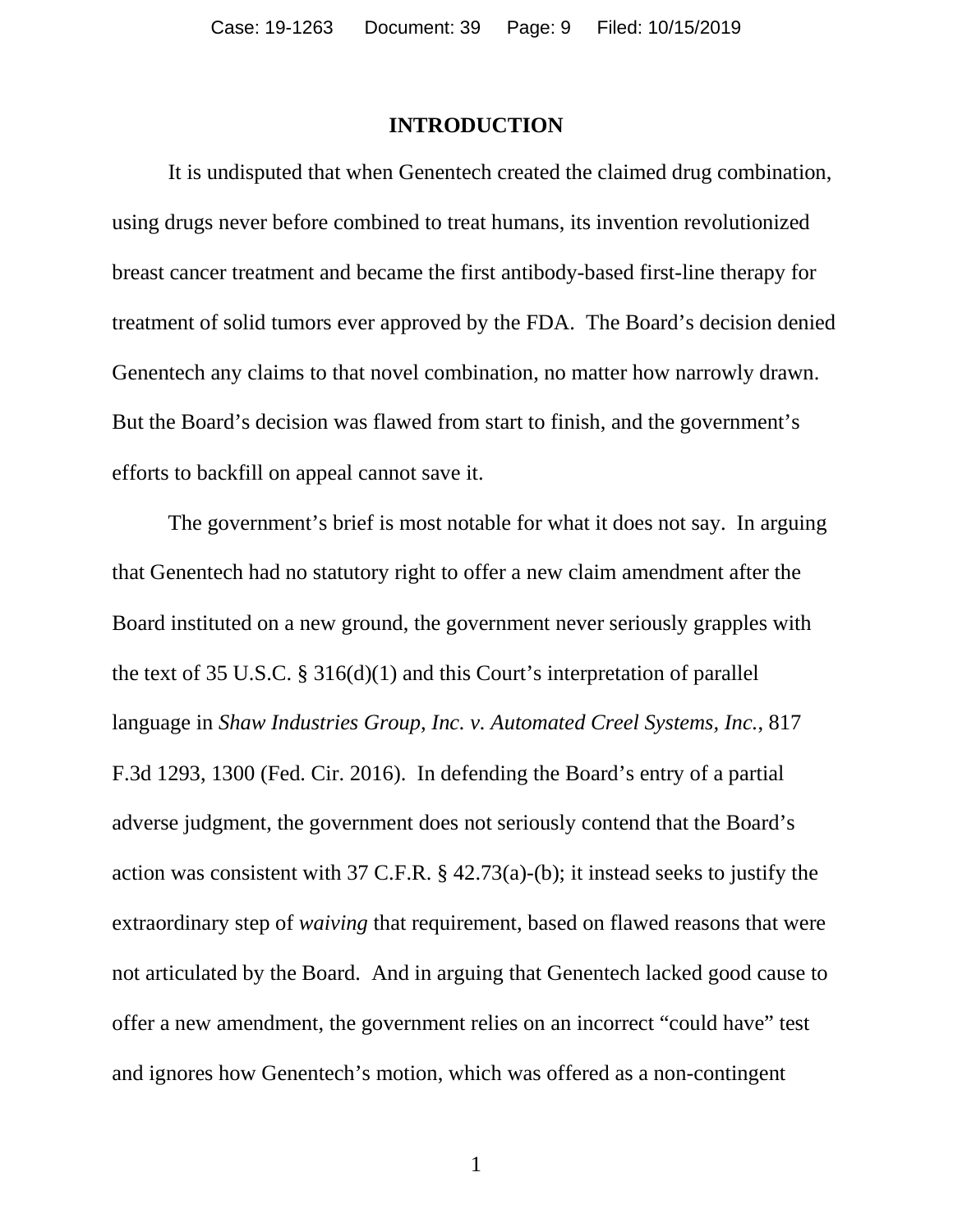amendment, could have streamlined the proceedings by eliminating the need to consider other issues.

The same pattern of omission permeates the government's discussion of Genentech's original claims. The government does not identify any language in the claims or specification that would support the Board's claim construction. It also does not dispute that the Board's construction—which compares the claimed combination to a patient left entirely untreated—makes no practical sense. The government instead relies on a single statement from the prosecution history, while disregarding the citations embedded in that statement and the subsequent amendment of the claims, both of which inform how a person of skill in the art would view the claims.

Similarly, in defending the Board's ruling that the claims are obvious under the correct construction, the government does not dispute that the Board's holding depends on a faulty measure of efficacy that "excludes patients with no response [to treatment] … potentially skewing the results upward." PTO Br. 42. The government's contention that Genentech somehow waived this argument ignores that the petitioner never raised the issue in its petition and Genentech identified the reference's shortcomings at its first opportunity after the argument was eventually made. The government also fails to plug the holes in the Board's reasoning on the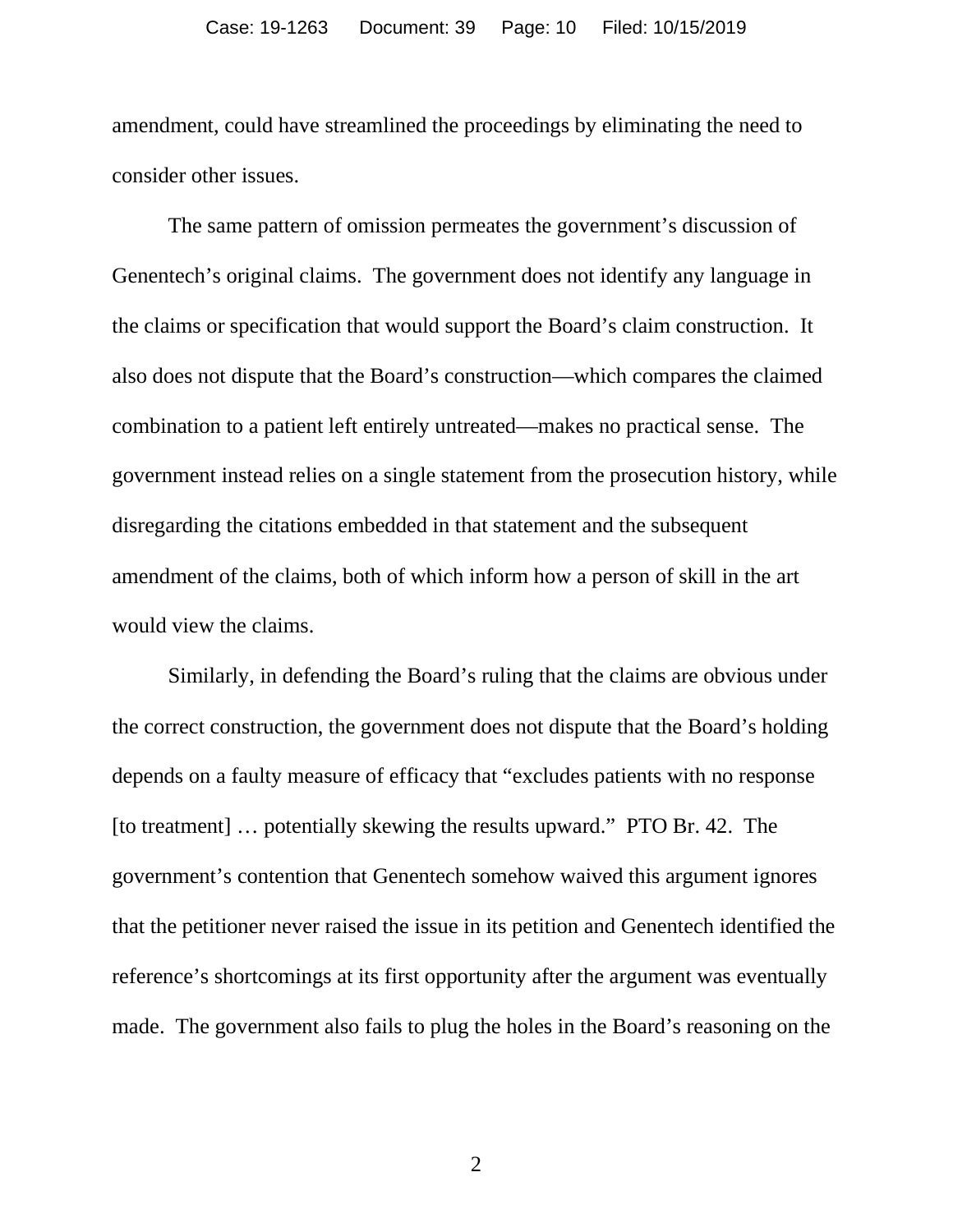safety element in the claims and does not dispute that the Board relied on the inventor's own path to support its finding of obviousness.

The Board's numerous errors deprived Genentech of protection for its foundational discovery. The Board's decision should be reversed or, at a minimum, vacated and remanded for correction of these errors.

## **ARGUMENT**

## <span id="page-10-1"></span><span id="page-10-0"></span>**I. THE BOARD'S DECISION TO PROHIBIT GENENTECH FROM FILING A NON-CONTINGENT MOTION TO AMEND SHOULD BE REVERSED**

As Genentech's opening brief explained (at 25-35), the Board committed three independent errors in refusing to allow Genentech to file a new amendment after the Board instituted on a new ground. Each requires reversal.

## <span id="page-10-2"></span>**A. The Plain Text Of § 316(d)(1) Grants Genentech A Statutory Right To Amend**

Section 316(d)(1)'s plain language affords a patent owner the right to amend the underlying patent when the Board institutes on a new ground. *See* Genentech Br. 26-28. *First*, the statute gives patent owners the right to amend their patents once "*during* an inter partes review instituted under this chapter." 35 U.S.C.  $§ 316(d)(1).<sup>1</sup>$  $§ 316(d)(1).<sup>1</sup>$  $§ 316(d)(1).<sup>1</sup>$  This Court has held that the analogous phrase "during [an] inter partes review" refers to the period after institution and only to the grounds on which IPR was actually instituted. *Shaw Indus. Grp., Inc. v. Automated Creel Sys.*,

<span id="page-10-3"></span>

<sup>&</sup>lt;sup>1</sup> All emphasis added unless otherwise indicated.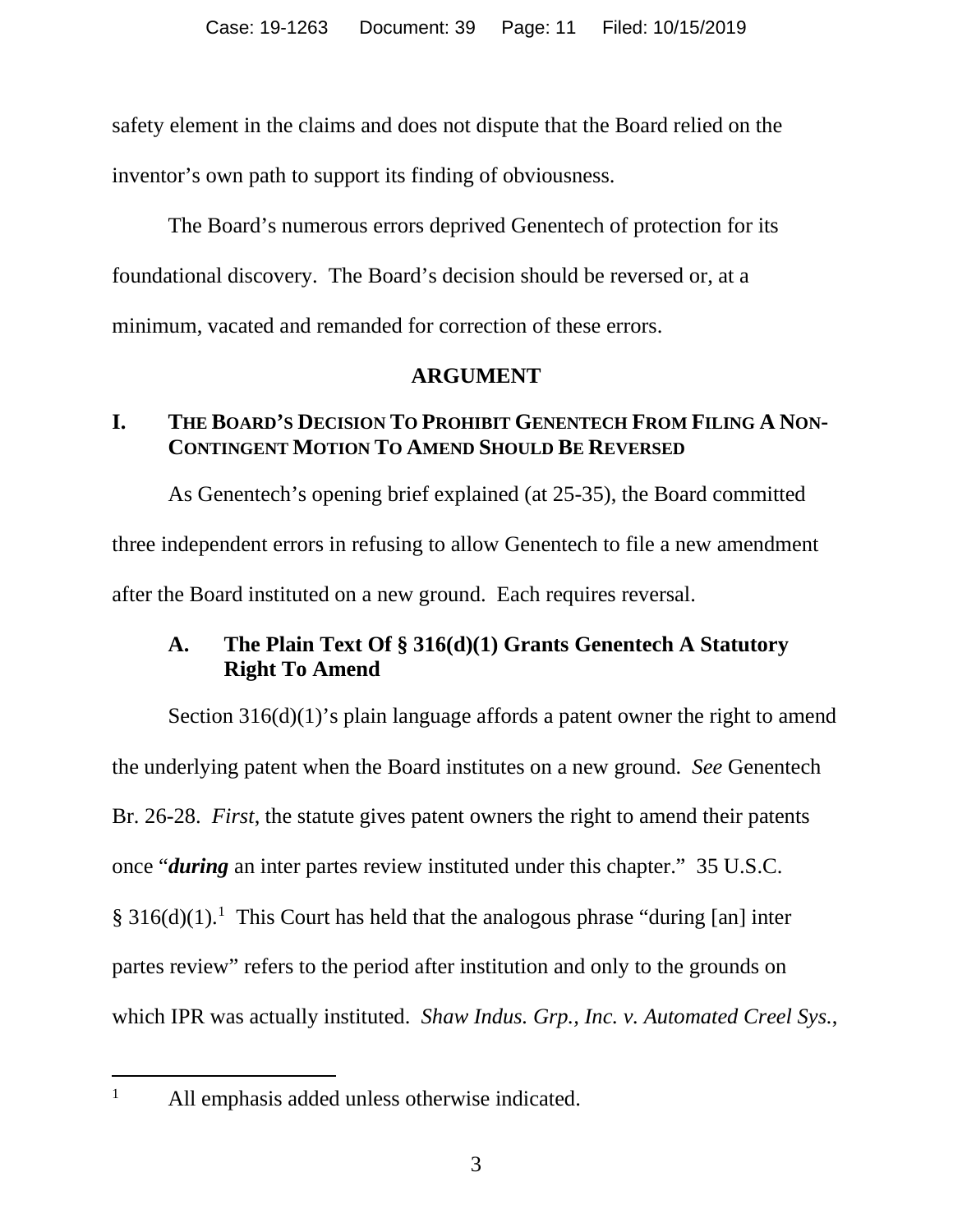817 F.3d 1293, 1300 (Fed. Cir. 2016). Specifically, *Shaw* held that a ground on which the Board denied institution was not subject to estoppel under § 315(e) because it was not a ground raised "*during*" the *inter partes* review. *Id.* As this Court explained, "Shaw raised its Payne-based ground in its petition for IPR, the PTO denied the petition as to that ground, [and] thus no IPR was instituted on that ground." *Id.* "The plain language of the statute prohibits the application of estoppel under these circumstances" because an "IPR does not begin until it is instituted" and "Shaw did not raise—nor could it have reasonably raised—the Payne-based ground *during* the IPR." *Id.* (emphasis in original).

Under *Shaw*'s "plain language" interpretation of the parallel phrase "during … inter partes review," Genentech's right to amend in response to Ground 1 under § 316(d)(1) was not triggered until the Board instituted on Ground 1, because until then, Genentech had no opportunity to file its amendment "during" the proceeding that included Ground 1. The government notably does not even cite *Shaw*, much less address its impact on this case. This silent concession speaks volumes.

*Second*, the statute states that patent owners have the right to amend their patents "during an inter partes review *instituted* under this chapter," tying the amendment right to the institution decision. 35 U.S.C. § 316(d)(1). Absent institution, the right to amend has not been triggered. Indeed, it would lead to absurd results if—as in this case—a party was denied the opportunity to amend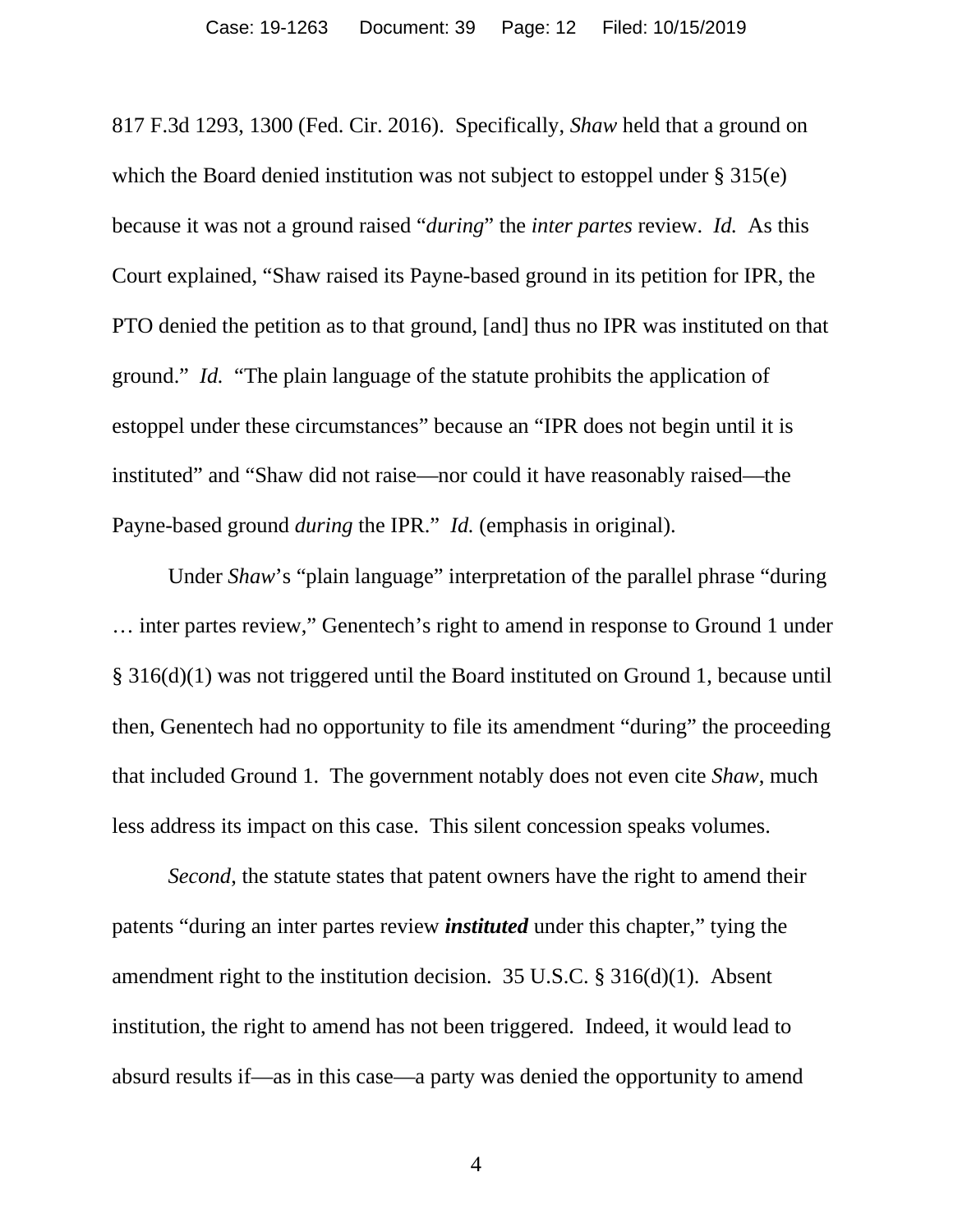where the Board completed the act of institution and changed the scope of the IPR proceedings after both its initial institution decision and an initial motion to amend had been filed. It is fundamentally inequitable to force a patentee like Genentech to rely on the Board's discretion to exercise an "important" statutory right—the right to amend the patent—that Congress saw fit to place beyond the bounds of agency discretion. *Aqua Products, Inc. v. Matal*, 872 F.3d 1290, 1299 (Fed. Cir. 2017) (en banc). The text of  $\S 316(d)(1)$  compelled the Board to permit an amendment as of right following institution of Ground 1.

The government responds (at 23-24) that the Board framed its institution decision on Ground 1 as a "modific[ation]" of the existing *inter parte*s review rather than as a new institution decision. *See also* Appx13081. But the Board's ruling on Ground 1 clearly stated that it was "institut[ing]" review. Appx13081 ("We hereby modify our institution decision to *institute on* **…** *all of the grounds* presented in the Petition."). Ground 1 had not previously been instituted and was not part of the prior proceedings. The Board thus made a new decision to institute review (to include Ground 1), which in turn triggered a new amendment as of right. Indeed, the original act of "institution" solely on Ground 2—in violation of *SAS Institute, Inc. v. Iancu*, 138 S. Ct. 1348 (2018)—was necessarily incomplete without a ruling on Ground 1. It was only when the Board took that missing step and decided to institute on both grounds, rather than cancel the proceeding, that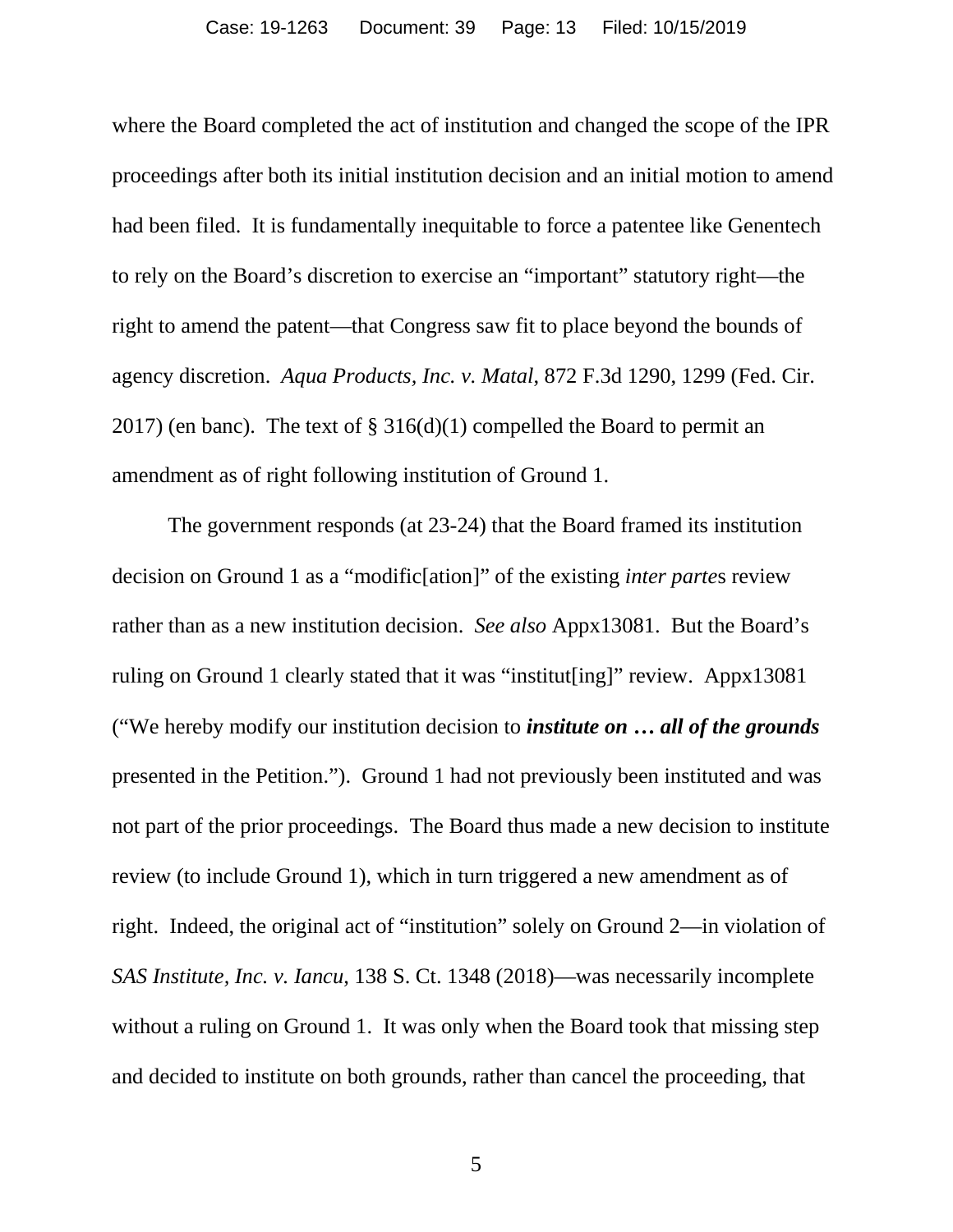Genentech's statutory right to amend "*during* an inter partes review *instituted* under this chapter" fully matured.

The government's argument that this new act of institution did not reset other deadlines is unavailing. Those provisions stand on a different footing, and none uses the same language as  $\S 316(d)(1)$ . The time bar on filing a petition, for example, asks whether "the *petition* requesting the proceeding is filed more than 1 year after the date" a complaint is filed. 35 U.S.C. § 315(b). Because the deadline is keyed to filing the petition rather than events "during" the "instituted" IPR, there is no inconsistency between applying it as written and honoring Genentech's statutory right to amend after the Board's new institution decision. Nor is there any conflict with the joinder provision, which not only uses different phrasing than § 316(d)(1), but, as a regulation, does not provide a relevant point of comparison indicating *congressional* intent. 37 C.F.R. § 42.122(b) (joinder request "must be filed ... no later than one month after the institution date").

On both joinder and the one-year deadline to issue a final written decision, moreover, the government simply assumes those deadlines do not reset upon a new institution decision, but never explains why that would be the case. For example, the deadline for a final written decision expires "1 year after the date on which the Director *notices the institution of a review*." 35 U.S.C. § 316(a)(11). It would be eminently reasonable to have that deadline—which runs from "institution"—start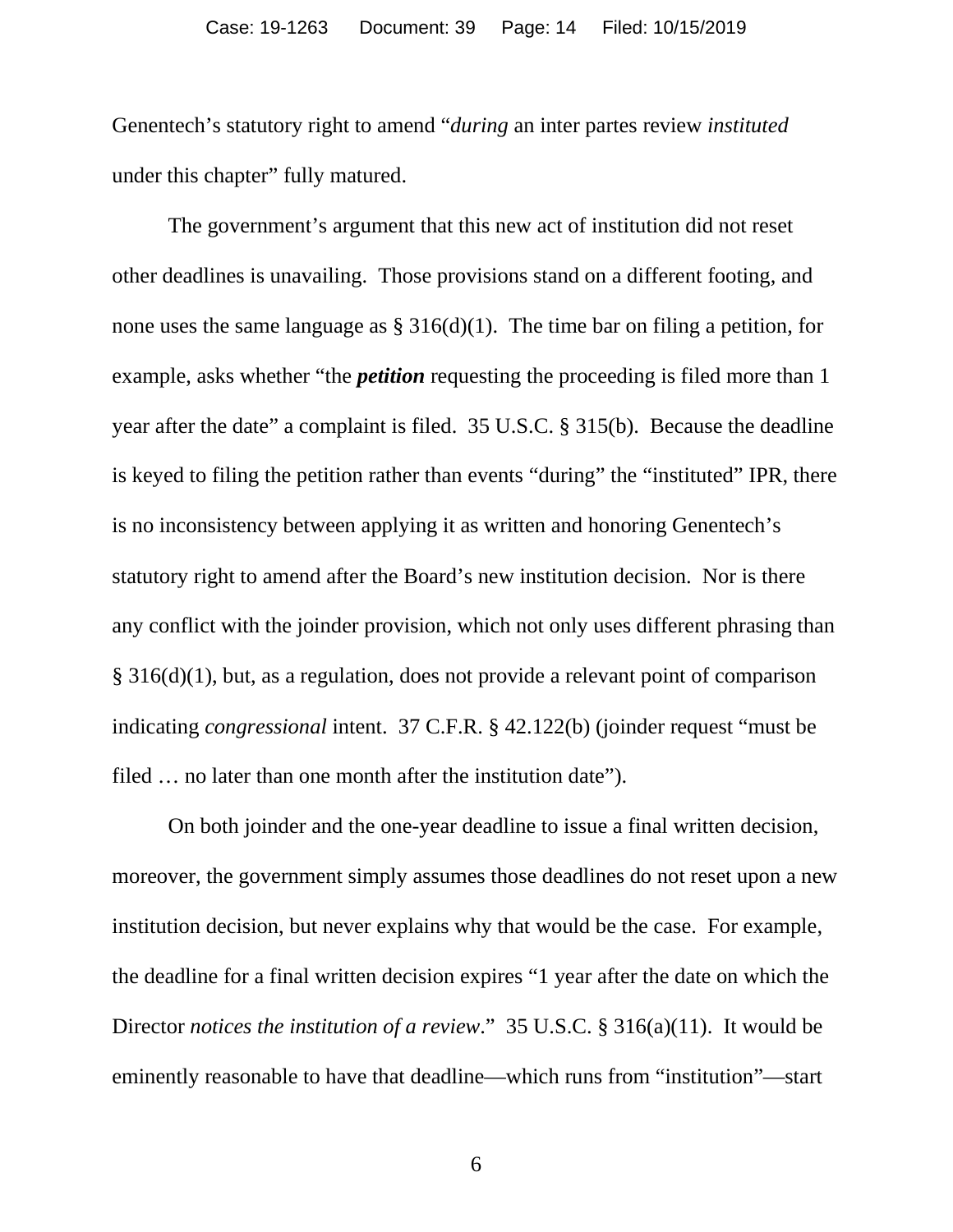anew for any ground that is the subject of a new institution decision. To be clear, this Court need not decide this or any other related issue. The point is simply that the government comes nowhere close to identifying any statutory inconsistency with Genentech's approach, and certainly not one of a magnitude sufficient to require deviation from § 316(d)(1)'s plain text granting Genentech the right to amend.

The belated institution decision on Ground 1, moreover, occurred only because *the Board initially violated the law* by instituting on Ground 2 alone in contravention of 35 U.S.C. § 318(a). *SAS*, 138 S. Ct. at 1352-1353. The Board could have fixed its error by dismissing the petition in its entirety. Instead, by deciding to institute on Ground 1 as well, the Board completed its initial act of institution and triggered Genentech's statutory right to amend under § 316(d)(1).

## <span id="page-14-0"></span>**B. The Board's Decision To Grant Partial Adverse Judgment Is Contrary To Its Own Regulations**

The Board also erred by granting the petitioner's request for a *partial* adverse judgment on Ground 1. Genentech Br. 28-30. The Board's own regulation governing "adverse judgment" defines judgment as a ruling that "disposes of *all* issues"—not just some. 37 C.F.R § 42.73(a)-(b).

Tellingly, the government does not explain how the Board's ruling can be squared with § 42.73's plain text. PTO Br. 29-31. Instead, it argues that the Board exercised its authority under 37 C.F.R. § 42.5(b) to waive the normal requirements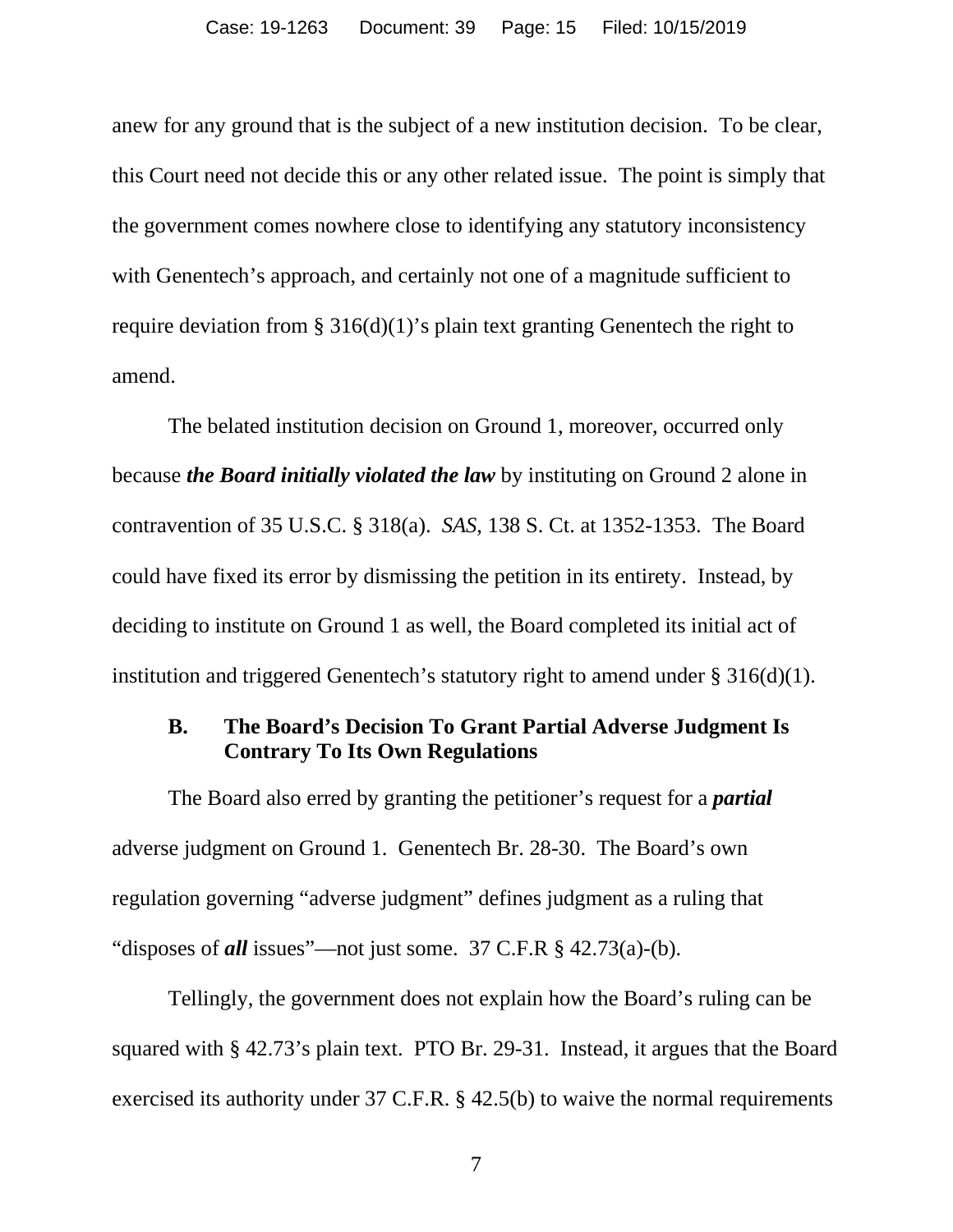of the adverse judgment regulation. *Id.* The Board's decision to unilaterally overrule its regulation, however, cannot be reconciled with basic administrative law. It is well-established that, "in order to permit meaningful judicial review," an agency must at a minimum "disclose the basis of its action." *Department of Commerce v. New York*, 139 S. Ct. 2551, 2573 (2019); *see also FCC v. Fox Television Stations, Inc.*, 556 U.S. 502, 515 (2009) (agency "must show … good reasons for" "depart[ing] from a prior policy"). The Board provided no explanation for its decision to rely on § 42.5(b). Appx22. Accordingly, its ruling cannot stand. $<sup>2</sup>$  $<sup>2</sup>$  $<sup>2</sup>$ </sup>

The government attempts to fill this gap with its own explanations for invoking § 42.5(b). *See* PTO Br. 30-31. But this Court may uphold agency action only "on the basis articulated by the agency itself" and not based on the post hoc arguments of government attorneys. *See Motor Vehicles Mfrs. Ass'n of U.S. v. State Farm Mut. Auto Ins. Co.*, 463 U.S. 29, 50 (1983); *accord Doty v. United States*, 53 F.3d 1244, 1251 (Fed. Cir. 1995) (same).

Moreover, the government's post hoc arguments are flawed. The government first contends (at 30) that Genentech suffered no prejudice when the

<span id="page-15-0"></span><sup>&</sup>lt;sup>2</sup> The government argues (at 30) that Genentech waived this argument because its opening brief did not cite § 42.5(b) by name. This ignores Genentech's lengthy argument regarding the underlying substantive point—the Board failed to provide a meaningful explanation for its decision. *See* Genentech Br. 29-30 (noting the "Board did not grapple with any" of the policy failings of its ruling).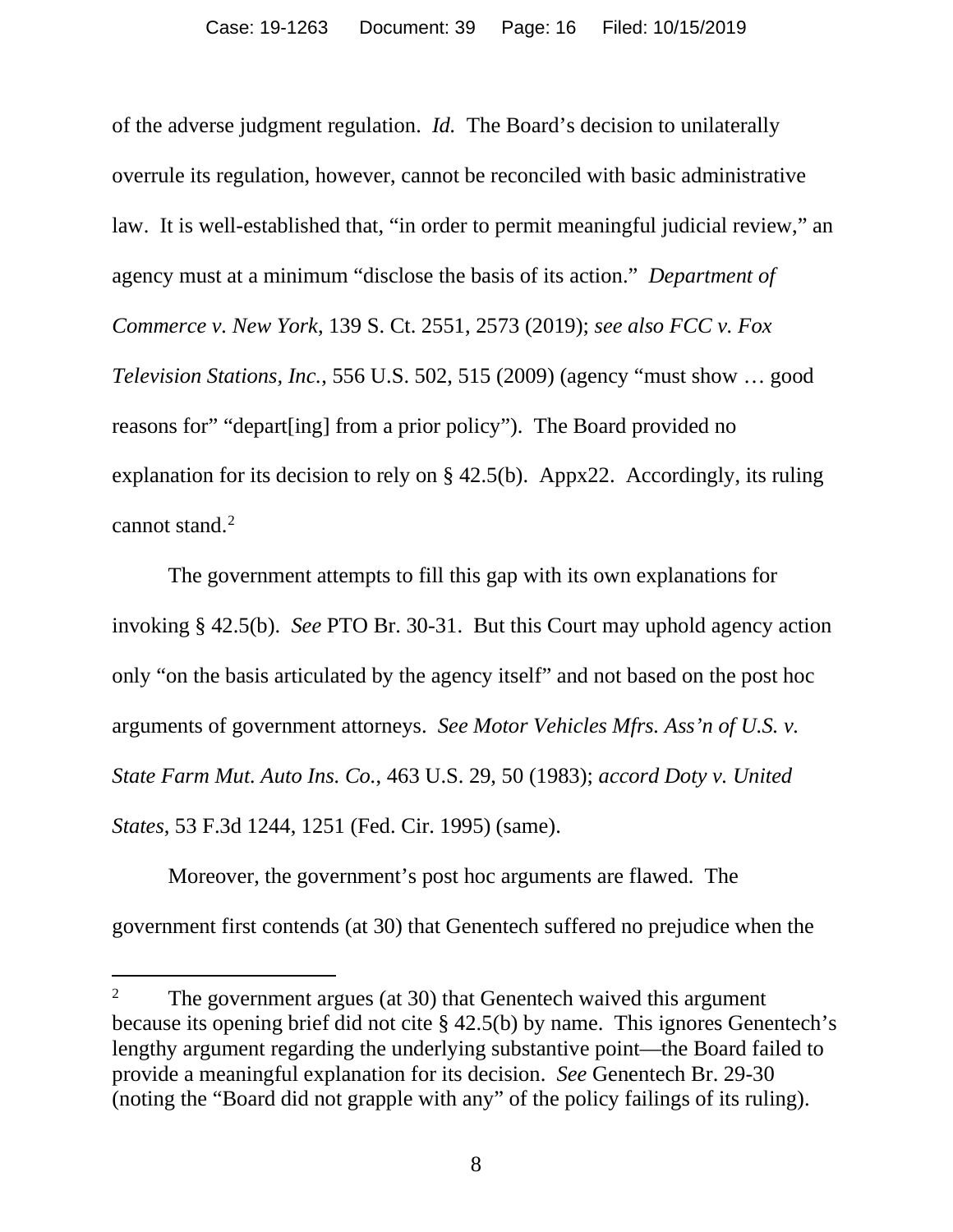Board disregarded § 42.73 because the petitioner could have accomplished the same result by "simply conceding" its Ground 1 argument. The government does not, however, identify a single authority suggesting that this tactic can be used to unilaterally cut off further proceedings, including the patent owner's right to amend. Indeed, the government's approach would render superfluous the procedures under § 42.73 for *requesting* an adverse judgment from the Board.

The government also contends (at 30-31) that gamesmanship is not a serious concern in this context because the petitioner will suffer some "negative effects" by voluntarily dropping part of its argument. But the mere existence of some trade-offs to receiving partial adverse judgment does not mean that gamesmanship will not come into play. That is clear from this very case, where the petitioner made a calculated, tactical decision that, despite having pressed to have Ground 1 instituted, it was better off dropping Ground 1 to try to avoid Genentech's new, non-contingent amendment. *See* Genentech Br. 29.

## <span id="page-16-0"></span>**C. At A Minimum, The Board Abused Its Discretion By Finding That Genentech's Request To Amend Was Not Supported By Good Cause**

Even assuming that Genentech was not entitled to amend as of right, the Board abused its discretion in finding there was not good cause to amend. Genentech Br. 30-35; 37 C.F.R. § 42.121(c). *First*, when Genentech filed its initial motion to amend, it could not have anticipated that the Board would later institute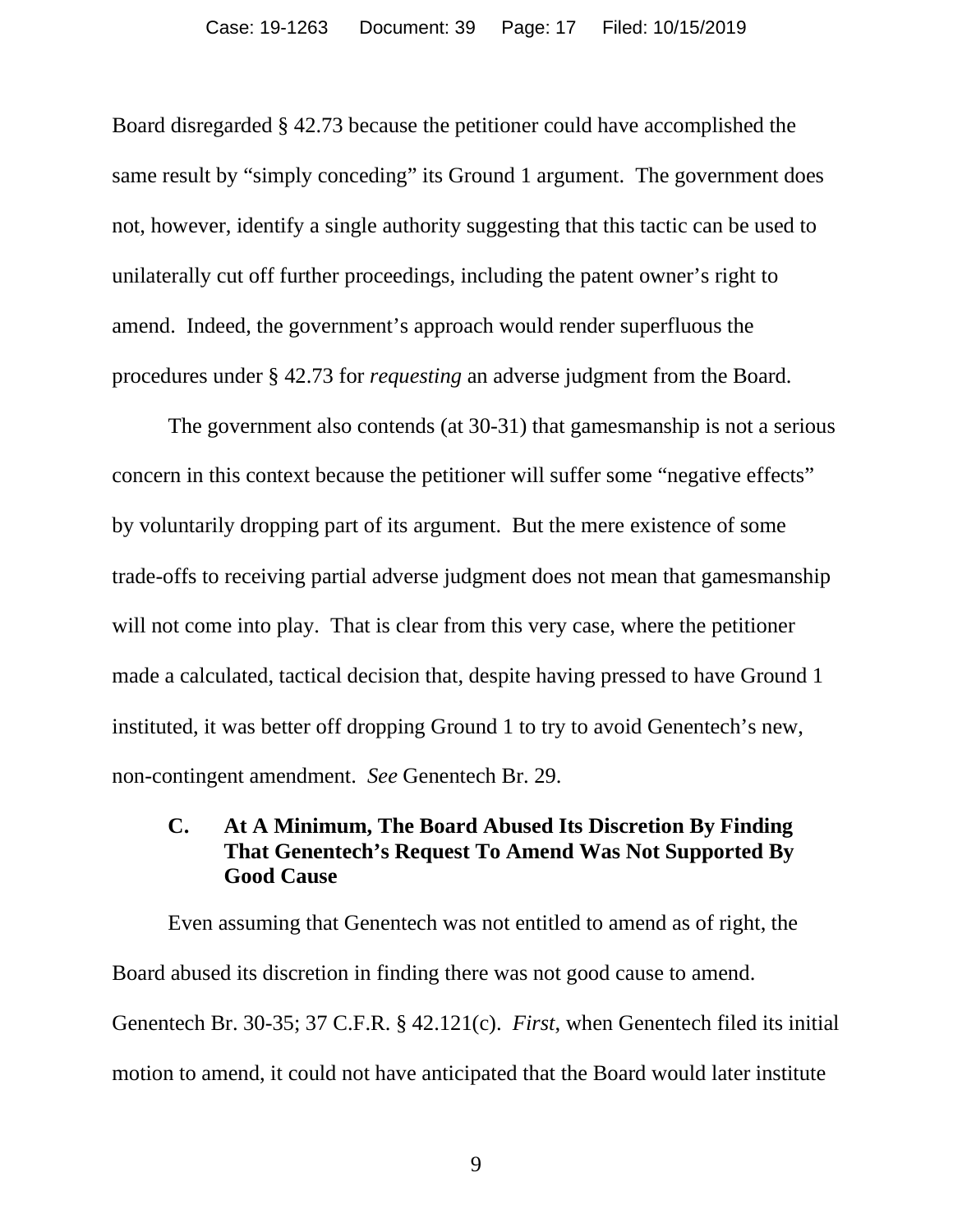on Ground 1. *Second*, the Board's guidance on amendment practice became significantly less restrictive after Genentech filed its first motion. *Third*, Genentech's new motion to amend would not have unduly delayed the proceedings. To the contrary, it would have significantly simplified the matter by cancelling all issued claims and replacing them with a single claim.

The government's primary response (at 25) is that Genentech "could have proposed" its second, non-contingent amendment in its initial motion to amend. *See also* PTO Br. 2, 16. But that is not the correct standard. Because the underlying patent in an IPR remains the same throughout the proceeding, the contents of a second motion to amend *always* "could"—with sufficient foresight have been proposed earlier. So, on the government's theory, a patentee would never be able to show good cause.

Indeed, it is difficult to reconcile the government's "could have" standard with the PTO's own statements in the Federal Register. In announcing a pilot program allowing patent owners to offer new motions to amend in response to feedback from the Board on their original motions, the Board did not propose any changes to the "good cause" standard in 37 C.F.R. § 42.121(c). Rather, it stated that, under the *existing* good cause standard, a ruling "addressing the initial [motion to amend] and/or a petitioner's opposition to the initial MTA provides 'good cause' to file a revised" motion to amend. 84 Fed. Reg. 9,497, 9,501 (Mar.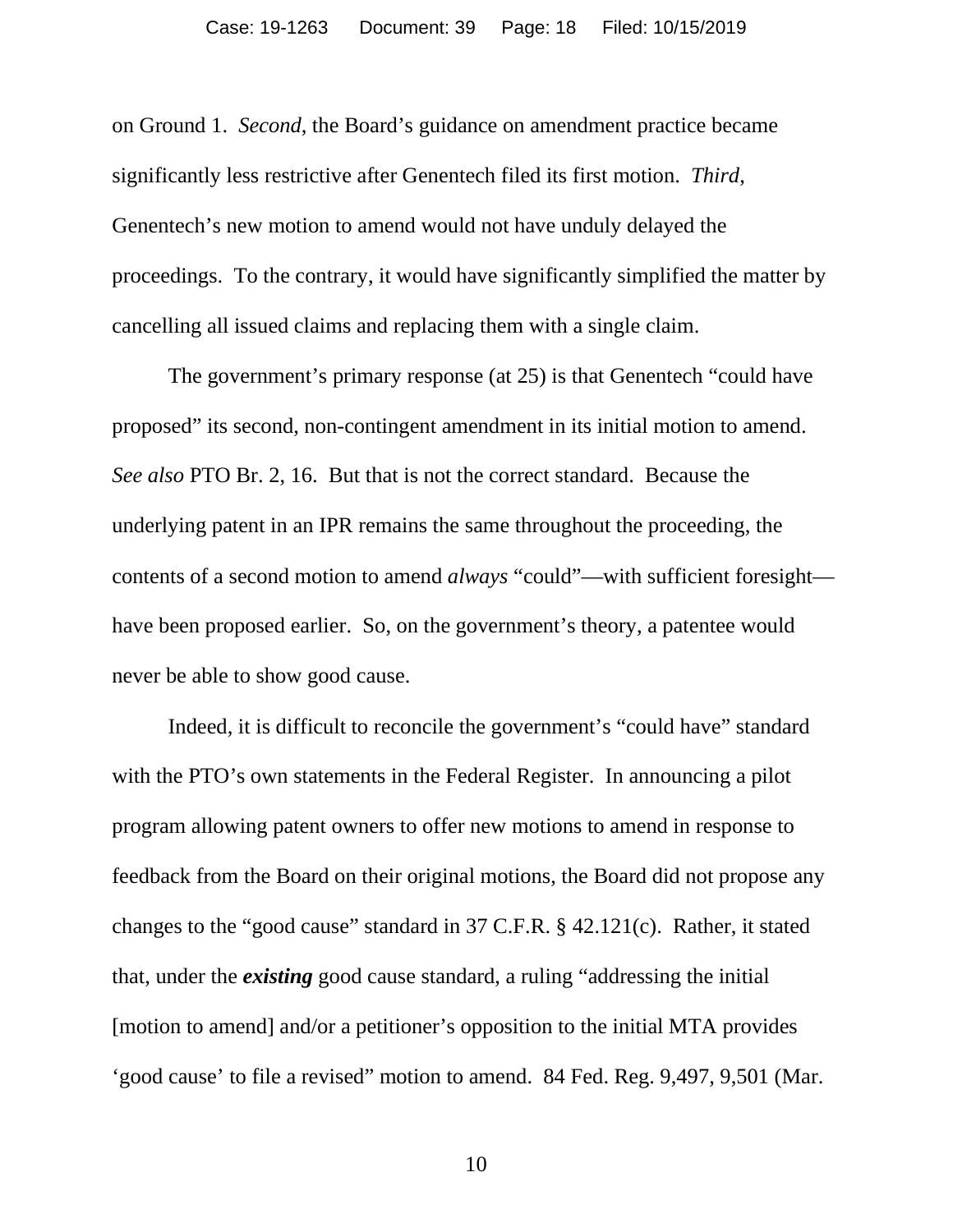15, 2019). That is true even though the documents merely "present information relevant to whether an MTA meets statutory and regulatory requirements and/or whether proposed substitute claims meet the patentability requirements." *Id.* This interpretation of the existing "good cause" standard demonstrates that the "good cause" inquiry cannot be reduced to a "could have" filed test. The salient question is not whether a patent owner might have foreseen a need to amend at an earlier time, but whether the patent owner has a sufficient reason to want to amend at the present time.

Genentech had just such a good reason in this case. Institution on Ground 1 changed the playing field because Ground 1 was primarily based on Baselga '97, whereas Ground 2 was mainly based on Baselga '96. Genentech Br. 31. The government incorrectly asserts (at 25) that there was no meaningful difference between the two references. But even the Board acknowledged that Ground 1 and Ground 2 were hardly "identical." *See* Appx6; *see also* PTO Br. 26 (recognizing that Baselga '97 included a "unique disclosure" not at issue in the other references).

Baselga '96 vaguely notes that "clinical trials are … currently in progress," with no additional detail regarding (1) how they are to be conducted, (2) whether they specifically involve a combination of rhuMab HER2 and paclitaxel, or (3) what clinical endpoint would be measured. Appx1080 (Baselga '96). In stark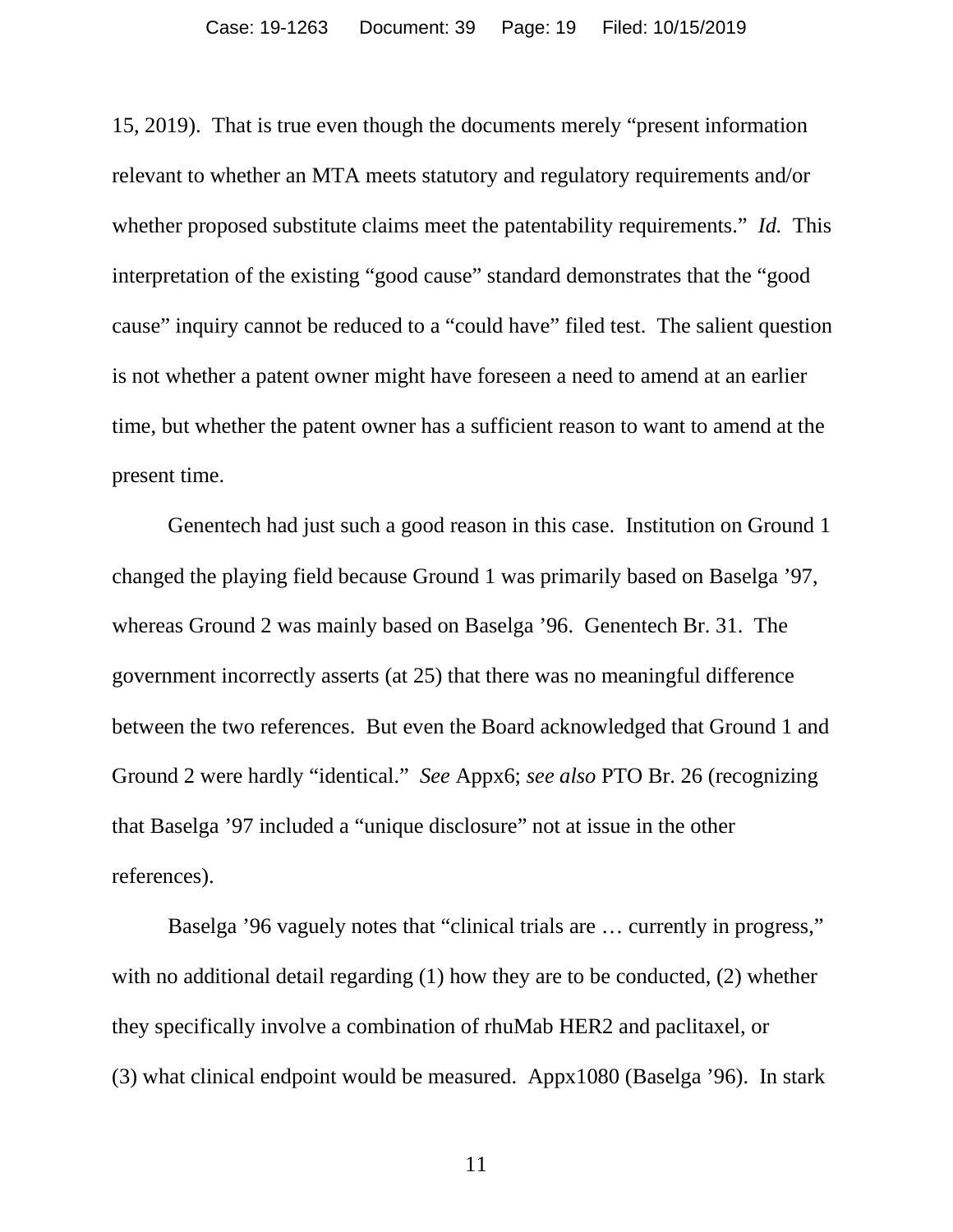contrast, Baselga '97 (1) disclosed the design of a Phase III study specifically testing the interaction between rhuMab HER2 and paclitaxel, (2) stated for the first time that the combination of rhuMab HER2 and paclitaxel would be tested in humans, and (3) disclosed that the "main goal" was to determine whether the combination "increases the time to disease progression." Appx1096. And although Genentech had antedated Baselga '97 during prosecution and in the IPR, its return in the newly instituted ground reopened the question. The institution of Ground 1 thus provided good cause to amend because it materially changed the scope of the IPR.

The government argues (at 26) that Genentech's motion was not exclusively directed to Baselga '97 but instead designed to simplify the entire proceeding. *See also* Genentech Br. 2. This kind of simplifying amendment, however, is precisely what Congress envisioned. "The possibility of amendment" was intended to be "*the* central feature of the IPR process," as it would help "preserve 'the merited benefits of patent claims better than the win-all or lose-all validity contests in district court.'" *Aqua Products*, 872 F.3d at 1298, 1304, 1312. Indeed, the PTO's own guidance has lauded amendments as a method of "'producing clear and defensible patents at the lowest cost point in the system.'" *Id.* at 1299 (quoting Office Patent Trial Practice Guide, 77 Fed. Reg. 48,756, 48,764 (Aug. 14, 2012)).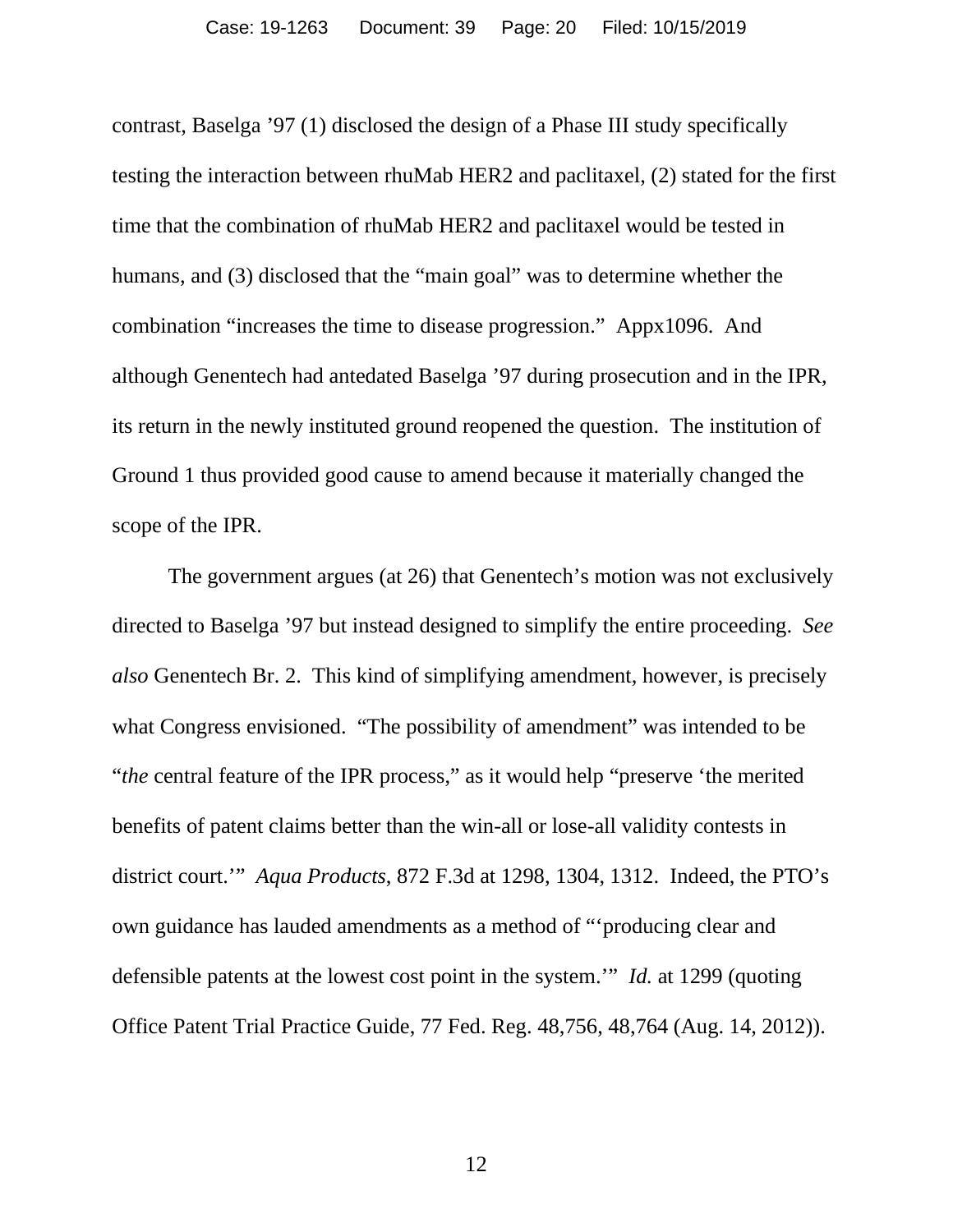The government contends (at 27-28) that Genentech should have made those changes earlier, downplaying the change in the law from *Idle Free* to *Western Digital* on the ground that Genentech's initial motion to amend advocated the standard subsequently adopted in *Western Digital*. But this argument misses the point. Genentech's foresight in advocating for the *Western Digital* standard does not mean that this standard indeed governed at the time. It should not be forgotten that the PTAB was notoriously hostile to motions to amend for years. *Aqua Products*, 872 F.3d at 1299-1300. Had *Western Digital* undisputedly been governing law, Genentech would have felt more leeway to draft a "picture claim" directly keyed to one particular disclosure in its specification, as it later did in its non-contingent motion to amend. Genentech Br. 33-34.

Finally, the government's argument that Genentech's motion would have unduly delayed proceedings makes no sense. The non-contingent amendment would have narrowed the issues and led to a speedy resolution by cancelling the originally issued claims in favor of a single amended claim. Genentech Br. 35. Most of the Board's subsequent final written decision was unnecessary and could have been dispensed with—as could all of the remaining issues in this appeal—if the Board had not been so resistant to Genentech's efforts to amend. That resistance was fueled by legal error and should be reversed.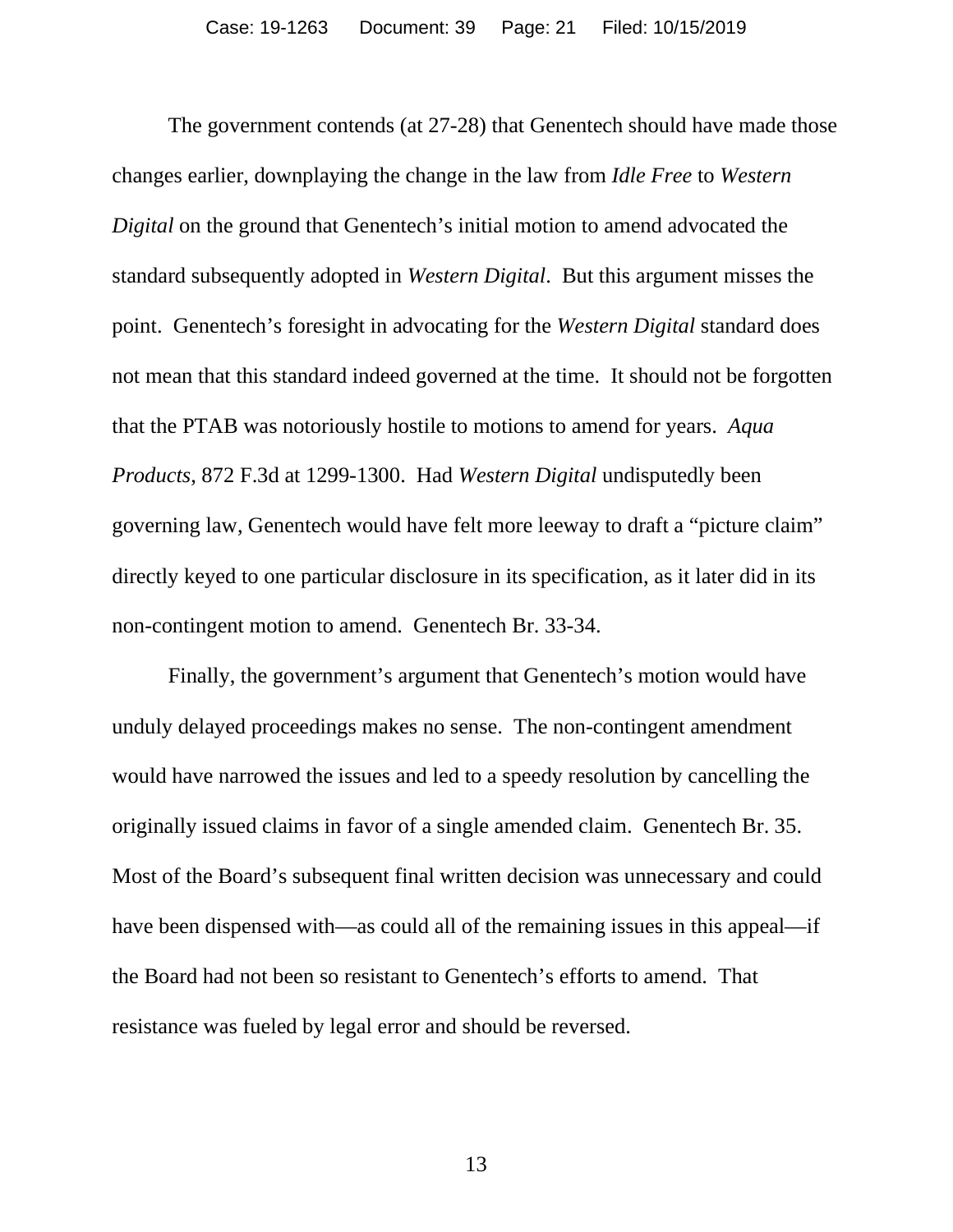### <span id="page-21-0"></span>**II. THE GOVERNMENT'S ATTEMPT TO DEFEND THE BOARD'S CLAIM CONSTRUCTION FAILS**

The government identifies *no* language in the original claims or specification that supports comparing the claimed combination of an anti-ErbB2 antibody (e.g., rhuMAb HER2) and a taxoid (e.g., paclitaxel) to a patient receiving no treatment whatsoever. To the contrary, both the claims and specification make clear that the proper comparison is to a patient who—although "untreated" with the claimed combination—is administered a drug, specifically a taxoid. The government's claim construction argument thus depends on a theory of disclaimer—i.e., that a single sentence from the prosecution history unmistakably overrides the plain meaning of the claims and specification. Viewed in context, that single sentence does not meet the demanding standard for establishing a disclaimer.

The plain language of the claims makes clear that the relevant comparison cannot be to a patient receiving no treatment at all. The claims state that the claimed combination must "extend the time to disease progression … without increase in overall severe *adverse events*." Appx225(33:52-54). The government does not dispute that an adverse event is "[a]n unexpected medical problem that happens *during treatment with a drug or other therapy*." Appx11205; *see also* Appx12391; Genentech Br. 38. The plain language of the claims thus requires a comparison of (1) any severe medical problems that occur "during treatment" with the claimed combination to (2) the severe medical problems that occur "during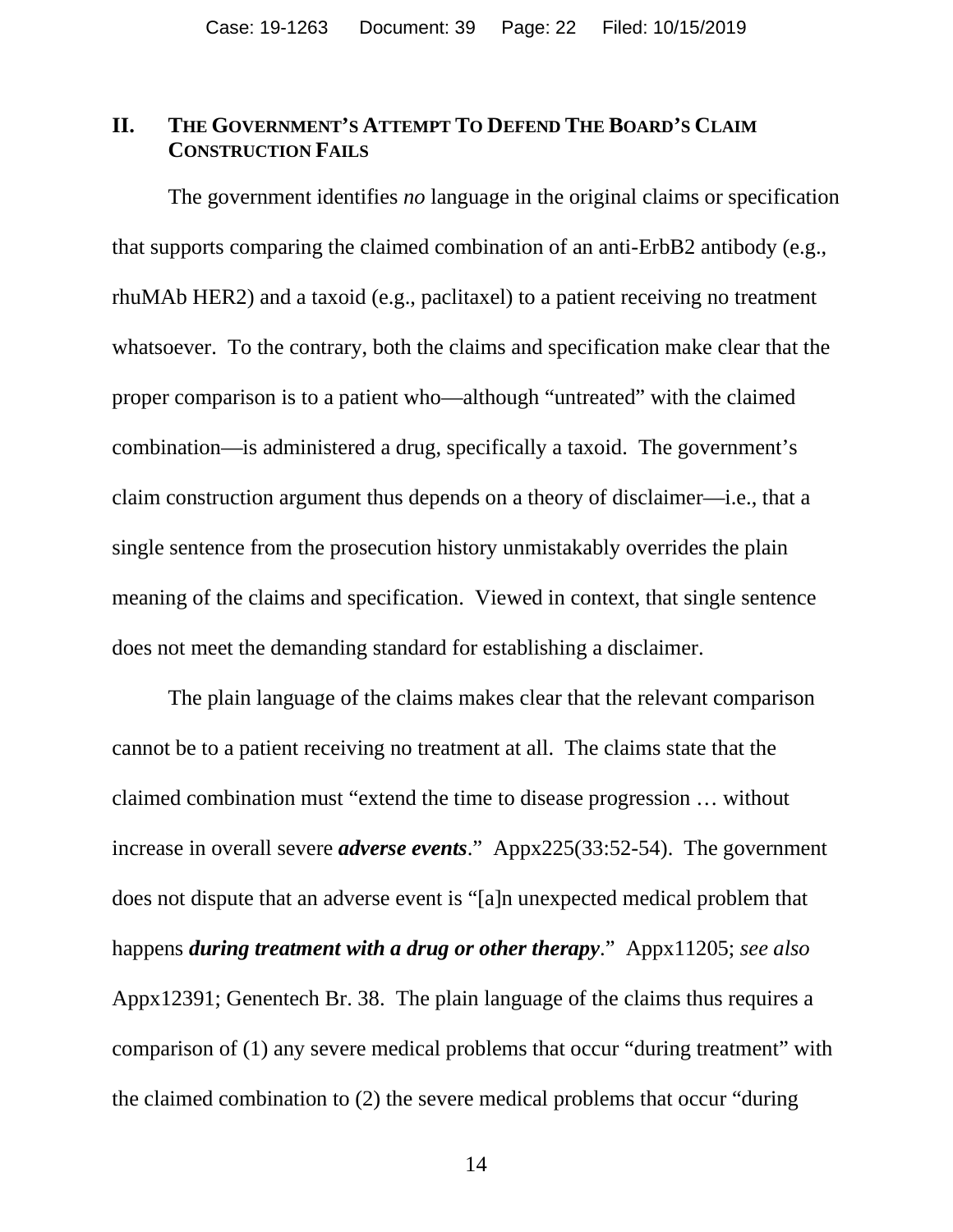treatment" with another drug. $3$  To be sure, a patient left untreated would experience medical problems as the breast cancer progresses, but those are not "adverse events" within the meaning of the claims. The point is to measure the side-effects of the treatment itself.

The specification drives home that the proper comparator is treatment with a taxoid alone. The specification does not disclose a single instance of the extension of time to disease progression (TTP) being measured relative to a patient receiving no treatment. Indeed, the government does not dispute that a patient would never be provided no treatment because it would be unethical to do so. Genentech Br. 37 Appx9632(¶141). Breast cancer is a life-threatening disease for which there were already therapies approved by the FDA. A skilled artisan thus would have readily appreciated the illogic of interpreting the claims, as the Board did, to require a comparison to no treatment at all. Appx9632. The government responds (at 34) that the claims "are not limited to an FDA-approved clinical study requiring that all patients be treated." But that is no answer. The issue is not just whether the FDA would approve a study, but whether any physician would undertake such a comparison—and the government does not dispute that the answer is "no."

<span id="page-22-0"></span><sup>&</sup>lt;sup>3</sup> The government argues (at 36) that Genentech could have added a "different" comparator for its new safety limitation." But arguing that the claims could be *rewritten* does nothing to defend the Board's construction of the claims *as drafted*. The claims provide no indication that they refer to two different comparators.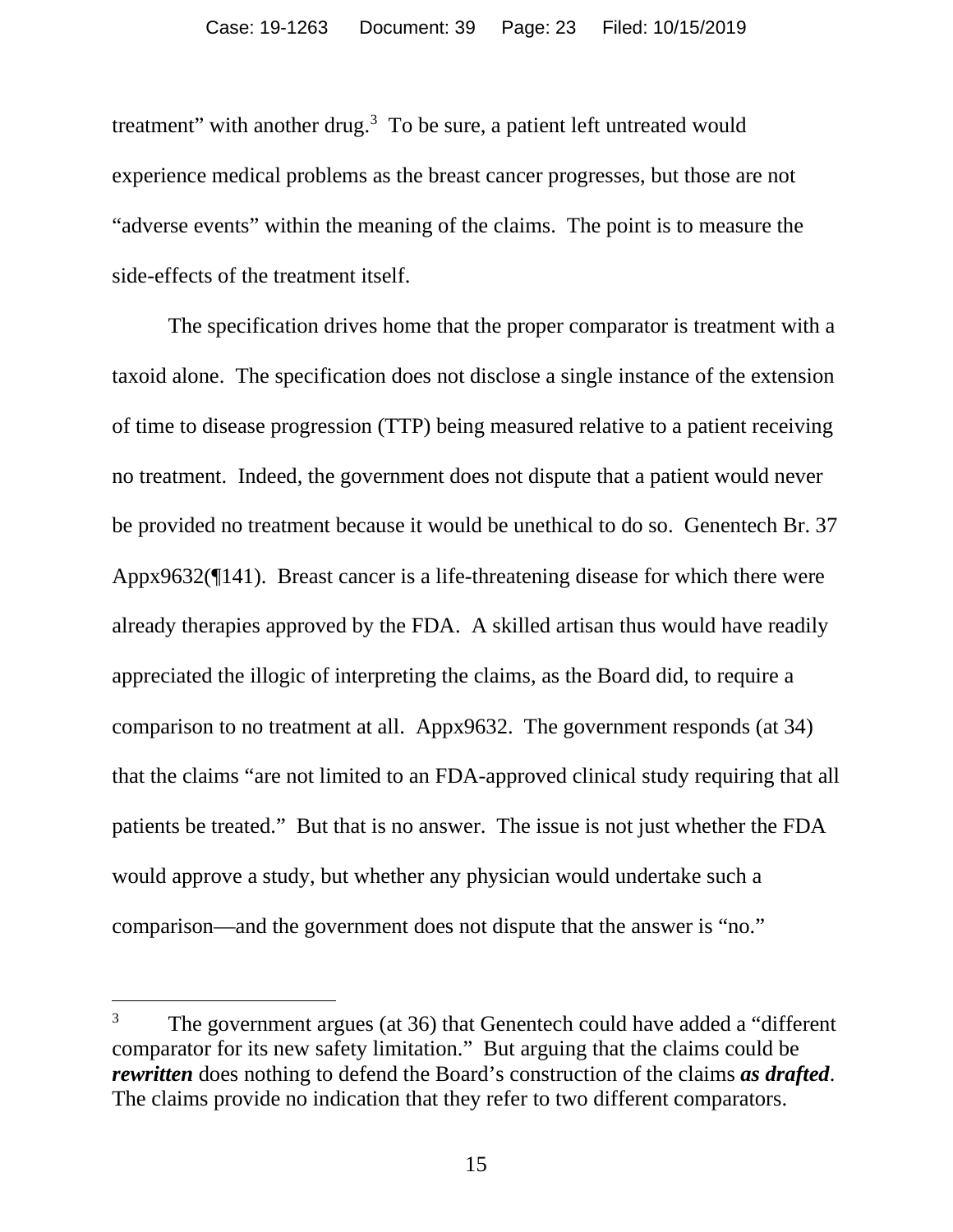The specification instead makes clear that the proper comparison for measuring the extension of TTP is between the claimed combination and a control arm of paclitaxel alone. Appx223(29:9-30:25) (comparing "T+H" (i.e., Taxol and Herceptin) to "T" (i.e., Taxol)). Reading the claims in light of that disclosure is not, as the government alleges (at 35), an attempt to import limitations from the specification into the claims. By their plain terms, the claims require the comparator to be a form of treatment. The specification further "informs the proper construction of the claims," *Phillips v. AWH Corp.*, 415 F.3d 1303, 1316 (Fed. Cir. 2005) (en banc), by confirming that the comparator is a taxoid—the standalone treatment to which the specification compares the claimed combination.[4](#page-23-0)

The government also argues (at 37) that comparing the claimed combination to a taxoid alone would add new matter, and that Genentech somehow conceded that its construction of the original claims lacked written description support. But this Court has "certainly not endorsed a regime in which validity analysis is a regular component of claim construction." *Phillips*, 415 F.3d at 1327. In any

<span id="page-23-0"></span><sup>&</sup>lt;sup>4</sup> The government tries to muddy the waters by arguing (at 35-36) that anthracycline/cyclophosphamide might serve as a comparator even though "the claims exclude anthracycline therapy," based on "increased cardiac side-effects," Appx223(30:20-21). But in determining the comparator for the treatment that succeeded, an ordinary artisan would have naturally looked to the control in that same arm of the study (i.e., a taxoid alone), not the control in the arm that failed.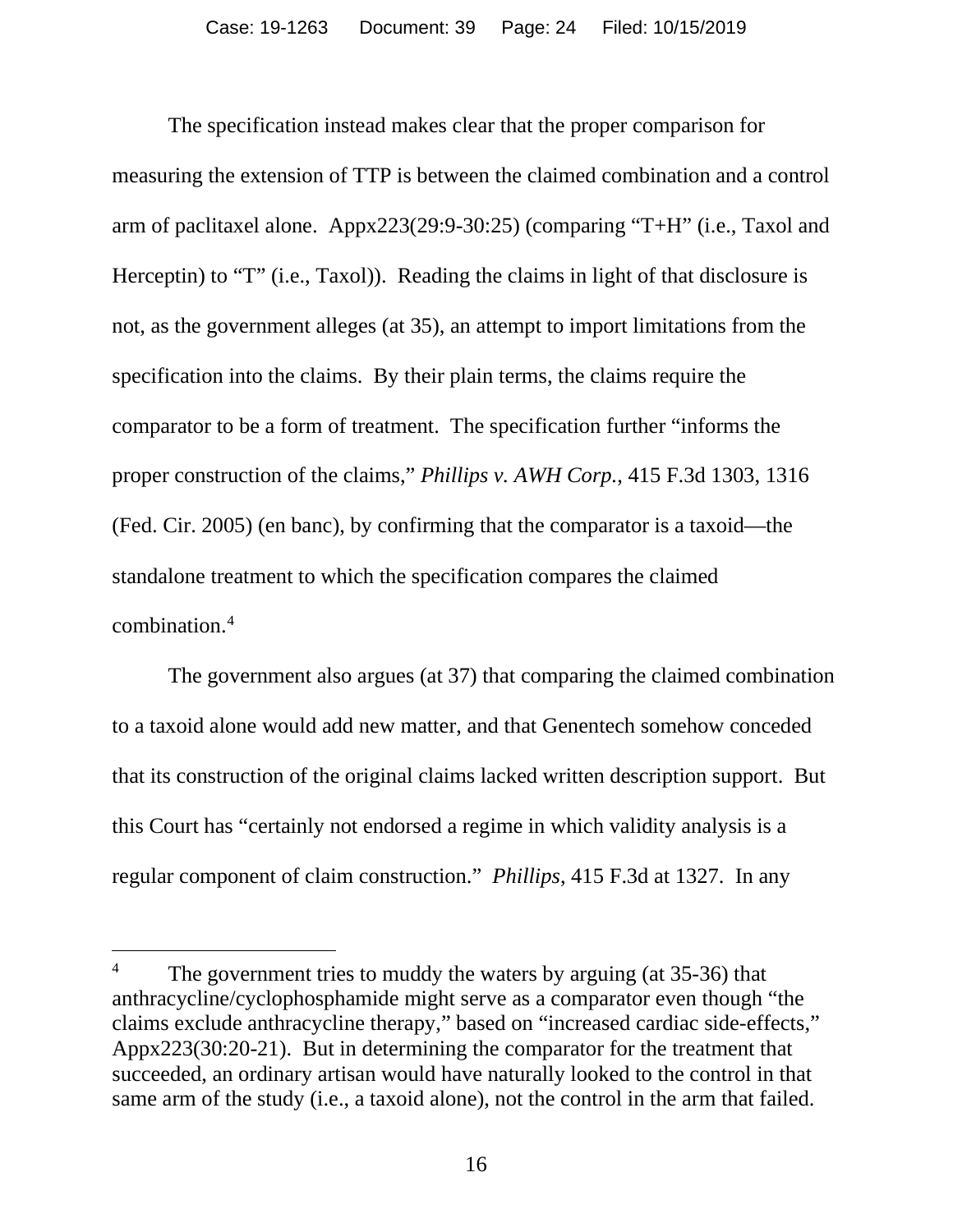event, Genentech has made no such concession; the original claims are different from the proposed amendment the Board analyzed. Appx75. Moreover, the percentages cited by the government compare "adverse events" (i.e., "AE") rather than "severe adverse events." PTO Br. 37; Appx223(29:9-30:12). And the specification supports the claims by showing no more than a negligible difference—i.e., no "overall" increase—in severe myocardial dysfunction. Appx223(29:13-16).

Unable to find support for its construction in the claims or specification, the government rests its argument on a statement in the prosecution history that "the expression[] 'extend the time to disease progression'" is "clear from the specification (see, in particular, page 15, lines 15-17; and pages 42-43)" and means "extend the time to disease progression relative to an untreated patient." Appx2082. But when that statement is read in the context of the prosecution history as a whole, and the patent specification to which it refers, it is not sufficiently "clear and unmistakable" to meet the demanding standard for establishing a disclaimer*. SanDisk Corp. v. Memorex Prods*.*, Inc.*, 415 F.3d 1278, 1287 (Fed. Cir. 2005).

*First*, the government improperly discounts the citations embedded in the very same statement on which it relies. The alleged disclaimer said that the comparator for extending TTP is "clear from the specification (see, in particular,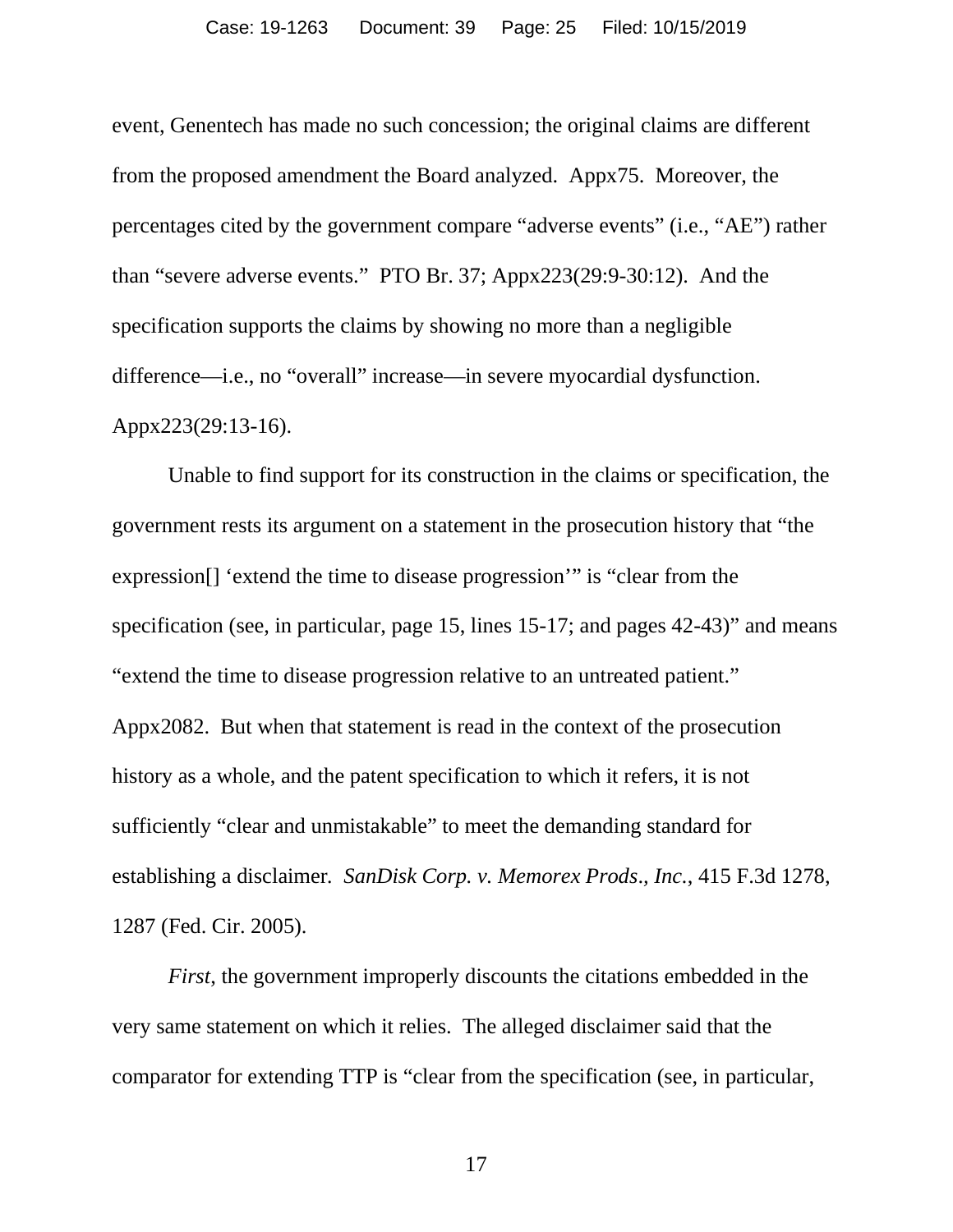page 15, lines 15-17; and pages 42-43)." Appx2082. The government (at 34) dismisses these cross-references as "additional citations to descriptions of TTP." But the referenced "pages 42-43" explicitly disclose the results of Genentech's clinical trials in which the claimed combination ("T+H") was *compared to a taxoid alone ("T")*, with no mention whatsoever of patients receiving no treatment. Appx1372-1373. Thus, even at the moment of the alleged disclaimer, the prosecution history was pointing to the comparison with a taxoid as indicative of the meaning of the claims, signaling that "untreated patient" meant untreated *with the claimed combination*. *See also* Appx8709 (petitioner's expert: "There's frequently a control which I guess you could say is untreated."). Moreover, the designated portion of the specification disclosing a taxoid as the comparator provided a "specific definition of the comparator," PTO Br. 33, sufficient to resolve any definiteness concerns.

*Second*, the government cannot get around the fact that the claims were amended *after* the alleged disclaimer to add the "serious adverse events" limitation, which, as explained above, is incompatible with comparing the claimed combination to a patient receiving no treatment. The government argues that "[r]ather than dispel ambiguity, the amendment created it" because it did not expressly "provide a different comparator" or "revisit its prior selection." PTO Br. 36. But the government's assessment that the amendment *created ambiguity*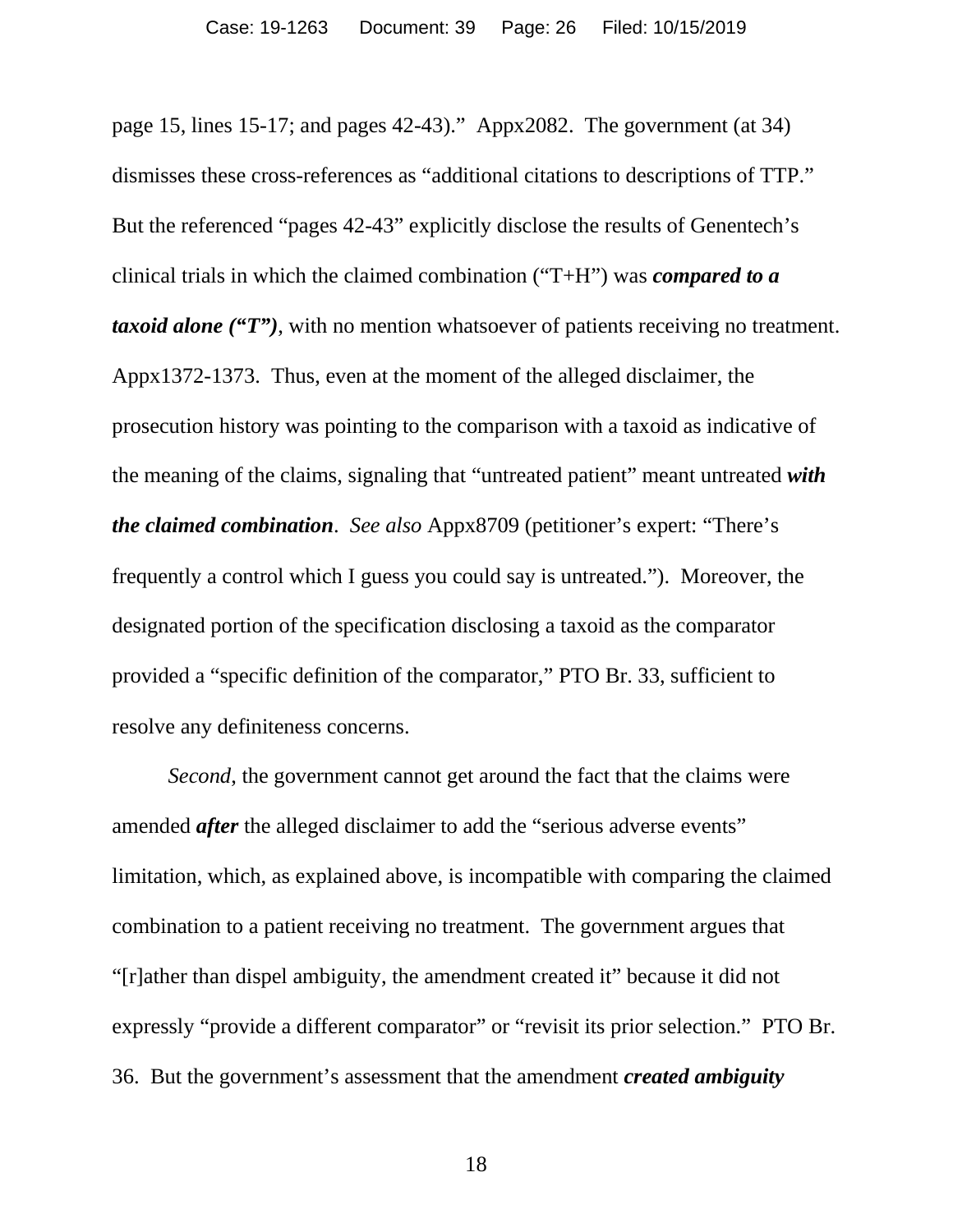hardly helps the government. "Where the alleged disavowal is ambiguous, or even amenable to multiple reasonable interpretations," this Court has "declined to find prosecution disclaimer." *Massachusetts Inst. of Tech. v. Shire Pharms., Inc*., 839 F.3d 1111, 1119 (Fed. Cir. 2016) (internal quotation marks omitted). And "[e]ven if an isolated statement appears to disclaim subject matter, the prosecution history as a whole may demonstrate that the patentee committed no clear and unmistakable disclaimer." *Ecolab, Inc. v. FMC Corp.*, 569 F.3d 1335, 1342-1343 (Fed. Cir.  $2009$ ).<sup>[5](#page-26-0)</sup> That is the case here.

*Finally*, the government implies that the prosecution history could be "'relevant as reinforcing the evident meaning of the claim language at issue, whether or not it would meet standards for disclaimer or disavowal.'" PTO Br. 32- 33 (quoting *D'Agostino v. MasterCard Int'l Inc*., 844 F.3d 945, 949 (Fed. Cir. 2016)). Given that the government seeks to use the prosecution history to override rather than "reinforc[e]" the language of the claims and specification, however, the demanding standard for disclaimer is the relevant standard here.

<span id="page-26-0"></span><sup>5</sup> The government's citation (at 36) of *Amgen Inc. v. Coherus BioSciences Inc.*, 931 F.3d 1154 (Fed. Cir. 2019) is not to the contrary. *Amgen* rejected a bright-line rule limiting prosecution disclaimer to "arguments made in the most recent submission before allowance." *Id*. at 1161. Mere failure to repeat a disclaimer is easily distinguished from amending claims in a manner inconsistent with the alleged disclaimer.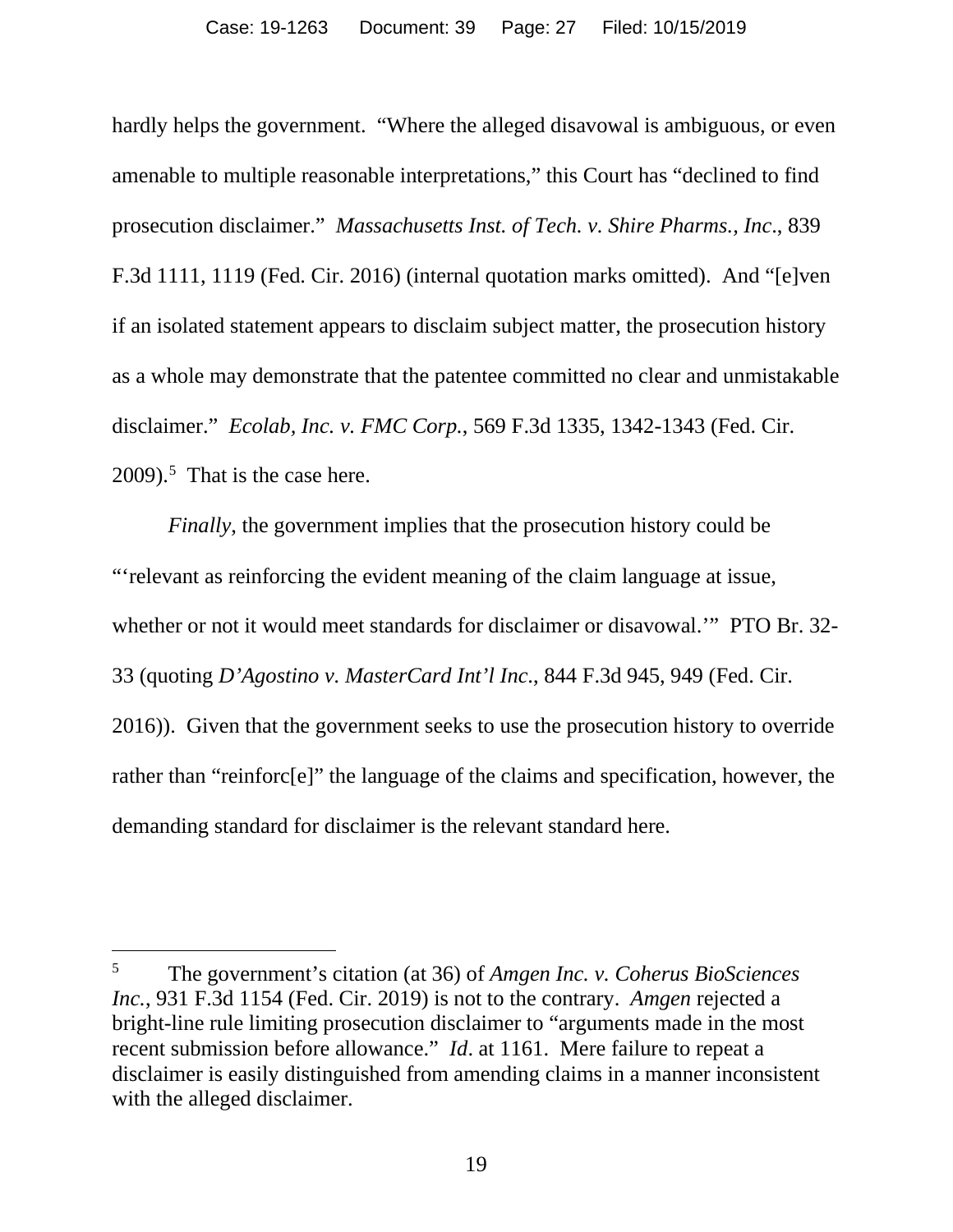Even if that were not the case, the prosecution history does not control. Prosecution history is often "less useful for claim construction purposes" than the specification "because the prosecution history represents an ongoing negotiation between the PTO and the applicant, rather than the final product of that negotiation." *Phillips*, 415 F.3d at 1317. Nor does the government's invocation of the broadest reasonable interpretation standard help it. The government never explains how choosing one comparator over another would make the claims broader or narrower. The choice here is not between a broad or narrow construction, but between a comparator unsupported by anything other than an isolated statement early in the prosecution history (the Board's construction) or a comparator supported by the claims and specification (the correct construction).

#### <span id="page-27-0"></span>**III. UNDER A PROPER CONSTRUCTION, THE BOARD'S OBVIOUSNESS RULING CANNOT STAND**

The claimed combination is now the standard of care but, in 1997, rhuMAb HER2 offered a completely new approach to treating breast cancer using a humanengineered antibody. Such treatment of solid tumors had never before been approved by the FDA, there were no other clinical trials testing the combination of rhuMAb HER2 and paclitaxel, and measurement of TTP for the combination had never been reported in *any* model, not even a preclinical model. With this minimal data on a fundamentally new therapy, and well aware of the high failure rate of oncology drugs in clinical trials, an ordinary artisan simply did not have enough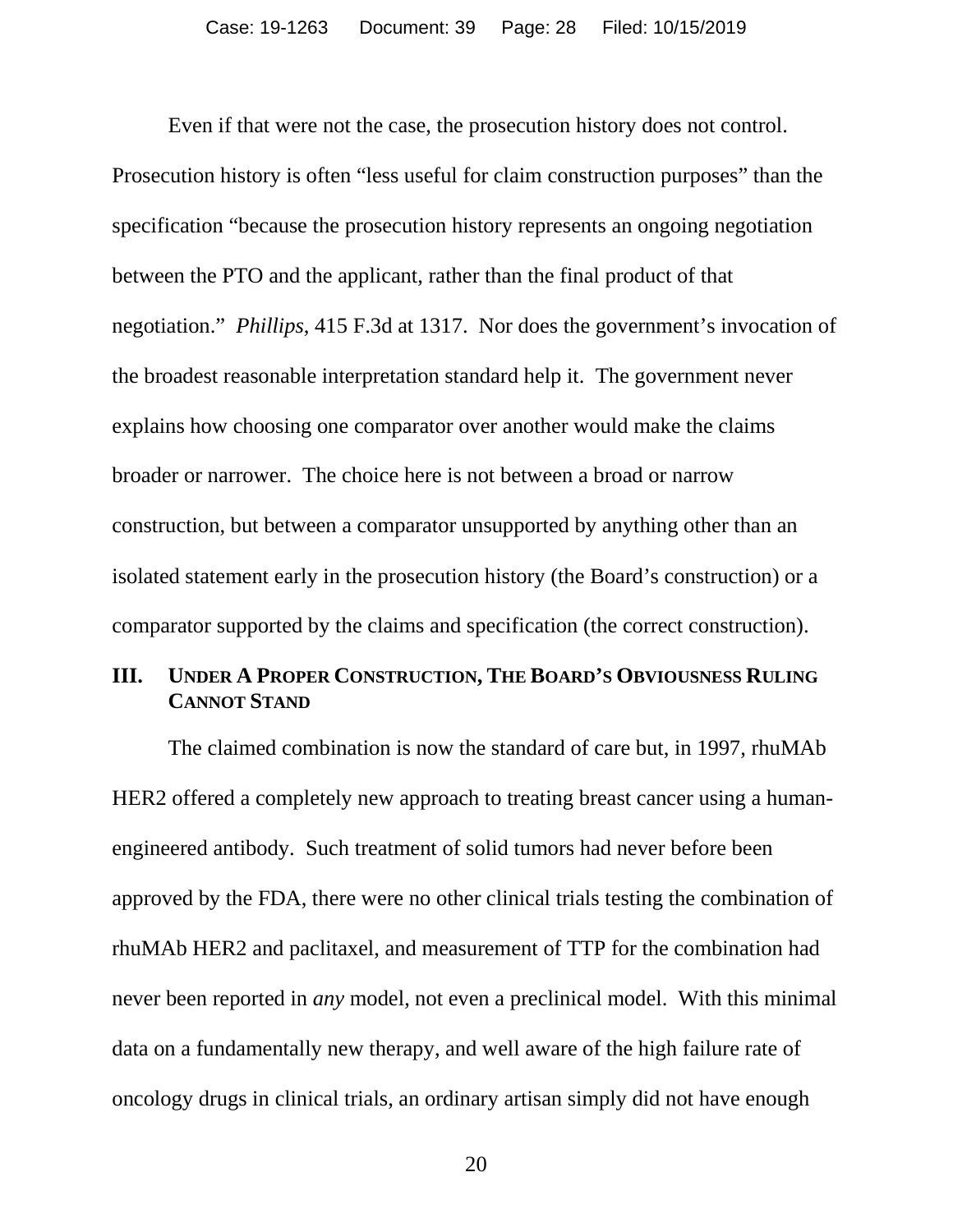information to form a reasonable expectation of success about the efficacy and safety of combining rhuMAb HER2 and a taxoid in human patients.

As Genentech's opening brief explained, there are three critical defects in the Board's determination that Genentech's groundbreaking claims would have been obvious even under the correct claim construction. *First,* the Board erred in finding that an ordinary artisan would have reasonably expected the claimed *efficacy*—extension of time to disease progression in human patients, compared to a taxoid alone—achieved by the combination of rhuMAb HER2 and a taxoid. *Second*, the Board erred in finding that an ordinary artisan would have reasonably expected the claimed *safety*—without increase in overall serve adverse events that was also achieved. *Third*, the Board improperly relied on the *inventor's own path* in finding the claims obvious. In response, the government admits that the Board relied on skewed data and repeats many of the Board's same errors.

#### <span id="page-28-0"></span>**A. The Board's Decision On Efficacy Was Based On Results That The Government Concedes Were "Skew[ed]"**

Genentech's opening brief showed that the Board's key determination regarding extension of TTP rested on a simple, fundamental error: The Board compared apples to oranges. The Board read Baselga '96 to disclose that the TTP for patients treated with rhuMAb HER2 alone was 5.1 months. It compared that to the Physician's Desk Reference's statement that the TTP for a taxoid (paclitaxel) was 3 or 4.2 months. It then concluded that, because the TTP for rhuMAb HER2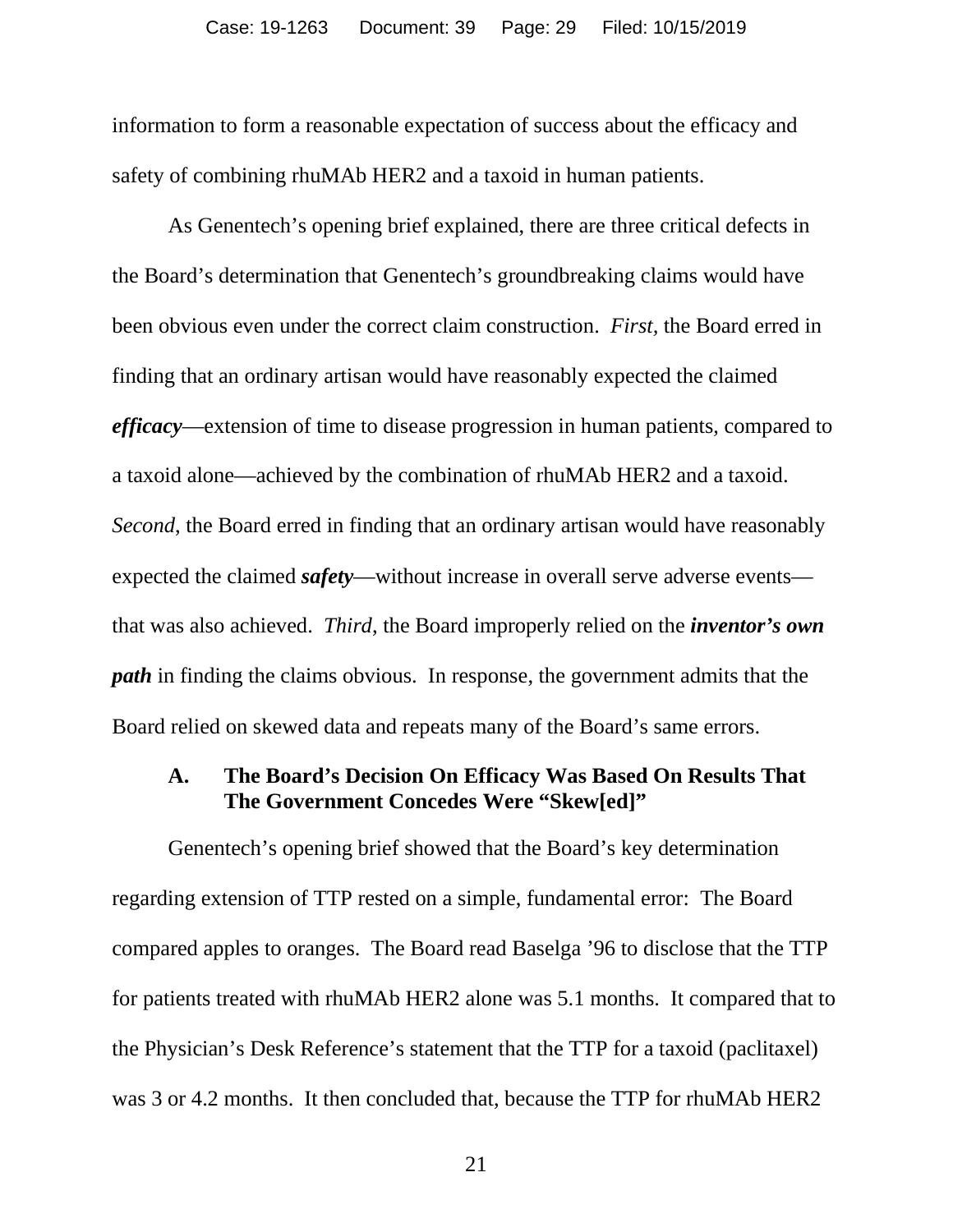appeared to be greater than the TTP for paclitaxel, combining rhuMAb HER2 with paclitaxel would necessarily result in a longer TTP than paclitaxel alone.

The problem is that Baselga '96 and the Desk Reference reported TTP figures calculated in very different ways. The Desk Reference reported the median TTP for paclitaxel based on *every* patient treated in a 471-patient study, including the 338 patients who did not respond to treatment. Appx10054. Baselga '96, by contrast, reported median TTP for rhuMAb HER2 based on *only 16 of the 43* assessable patients in the study, excluding 22 patients who did not respond to treatment and showed disease progression. Appx65-67; Appx1077.

The government acknowledges the Board's critical mistake. It concedes (at 42) that Baselga '96 "excludes patients with no response … *potentially skewing the results upward*." This admission should end this Court's analysis. There is simply no way of telling from these partial, admittedly "skew[ed]" results what rhuMAb HER2's actual effect on extension of disease progression was likely to be compared to treatment with a taxoid alone.

The government's attempts to argue around this clear flaw in the Board's decision fail. The government's first contention (at 41-43) is that Genentech waived the argument by not raising it in the Patent Owner Response and "accept[ing] 5.1 months as Herceptin's TTP." PTO Br. 41-43. But there was no waiver because the petitioner never suggested comparing those TTPs in its petition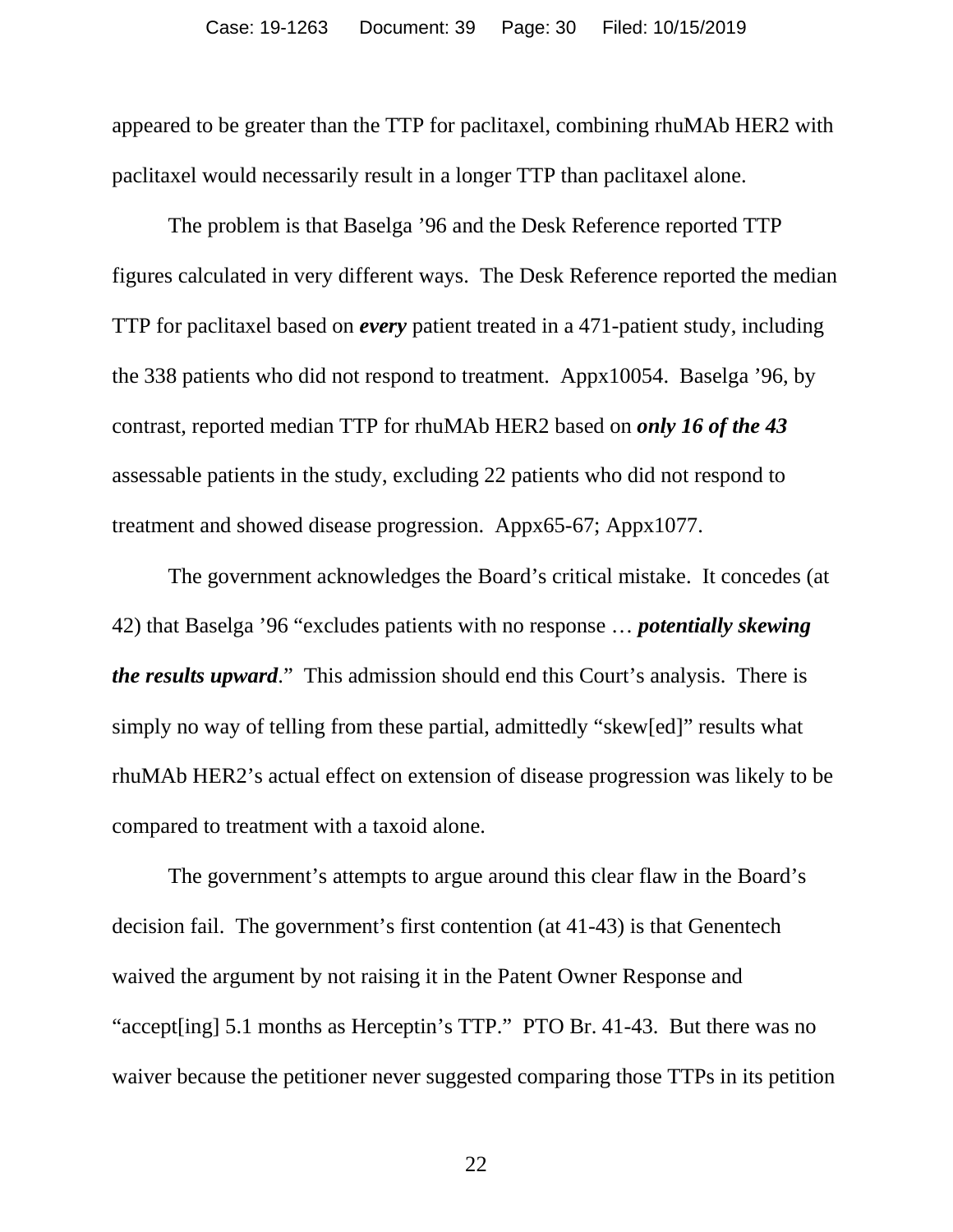or any of its papers. *See* Appx12001-12075; Appx12321-12336; Appx12793. To be sure, the petition described Baselga '96 and mentioned that it reported a 5.1 month TTP. But it nowhere suggested that this TTP could or should be compared to the TTP for paclitaxel disclosed in the Desk Reference to establish a reasonable expectation of success. *See generally* Appx12001-12075. Indeed, the petition itself acknowledged that Baselga's TTP figure included only those patients with "[m]inor responses" and "stable disease[s]." Appx12058. Nor did the Board suggest this reasoning in its Institution Decision, which was based on its erroneous claim construction requiring comparison to patients who received *no treatment*. Appx12390-12391. Genentech could not rebut an argument in its Patent Owner Response that was not made in the first place. *See, e.g.*, *Belden Inc. v. Berk-Tek LLC*, 805 F.3d 1064, 1080 (Fed. Cir. 2015); *EmeraChem Holdings, LLC v. Volkswagen Grp. of Am., Inc*., 859 F.3d 1341, 1348-1349 (Fed. Cir. 2017); *In re NuVasive, Inc*., 841 F.3d 966, 971-973 (Fed. Cir. 2016).

The government also misses the mark when it argues that Genentech failed to show that Baselga '96's exclusion of patients without any tumor response in the calculation of TTP would matter because Baselga '96 also excluded patients in remission, possibly skewing the results in the opposite direction. PTO Br. 42-43. This argument fails for at least three reasons.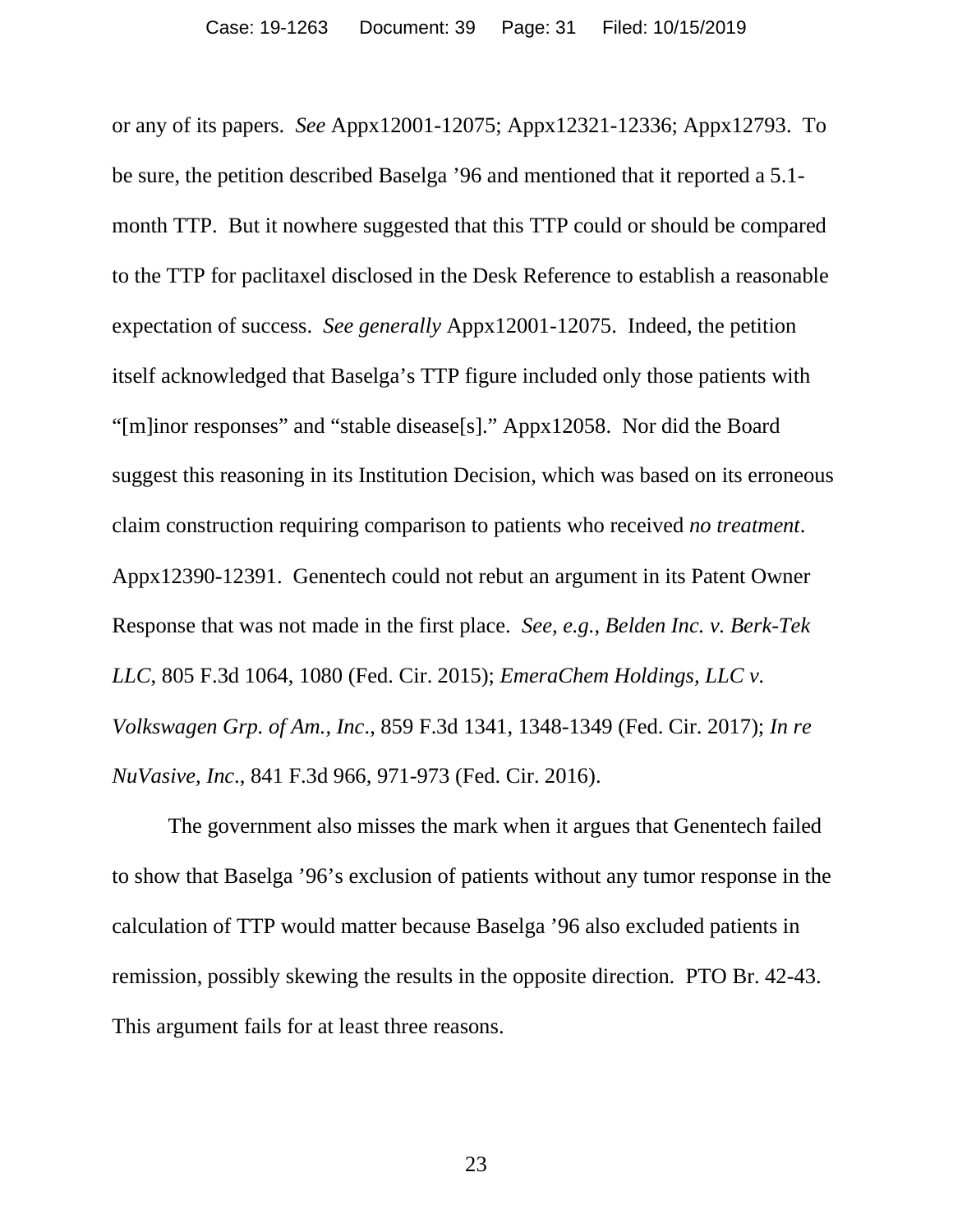*First*, the record contains no evidence that would permit anyone to draw a reliable conclusion based on the government's unsupported speculation that multiple omissions in Baselga '96 might have cancelled each other out. *See In re Kao*, 639 F.3d 1057, 1067 (Fed. Cir. 2011) ("conjecture does not supply the requisite substantial evidence"). This absence of proof is a shortcoming in petitioners' case, not Genentech's, and means that the Board's decision is not based on substantial evidence.

*Second*, the government cannot shift the burden to Genentech to establish the actual TTP for rhuMAb HER2. *See In re Magnum Oil Tools Int'l, Ltd.*, 829 F.3d 1364, 1377-1379 (Fed. Cir. 2016) (reversing final written decision because the Board shifted the burden of proof on obviousness from the petitioner to the patent owner); *see also Honeywell Int'l Inc. v. Mexichem Amanco Holding S.A. de C.V.*, 865 F.3d 1348, 1355-1356 (Fed. Cir. 2017) ("In an *inter partes* reexamination involving obviousness, the standard is not whether the patent owner can persuasively show that one of ordinary skill would have expected failure. Rather, the burden is on the Examiner to show that one of ordinary skill would have had a motivation to combine the references with a reasonable expectation of success."). Genentech has demonstrated that the Board's decision depended on a comparison from which no reliable conclusion can be drawn. Genentech does not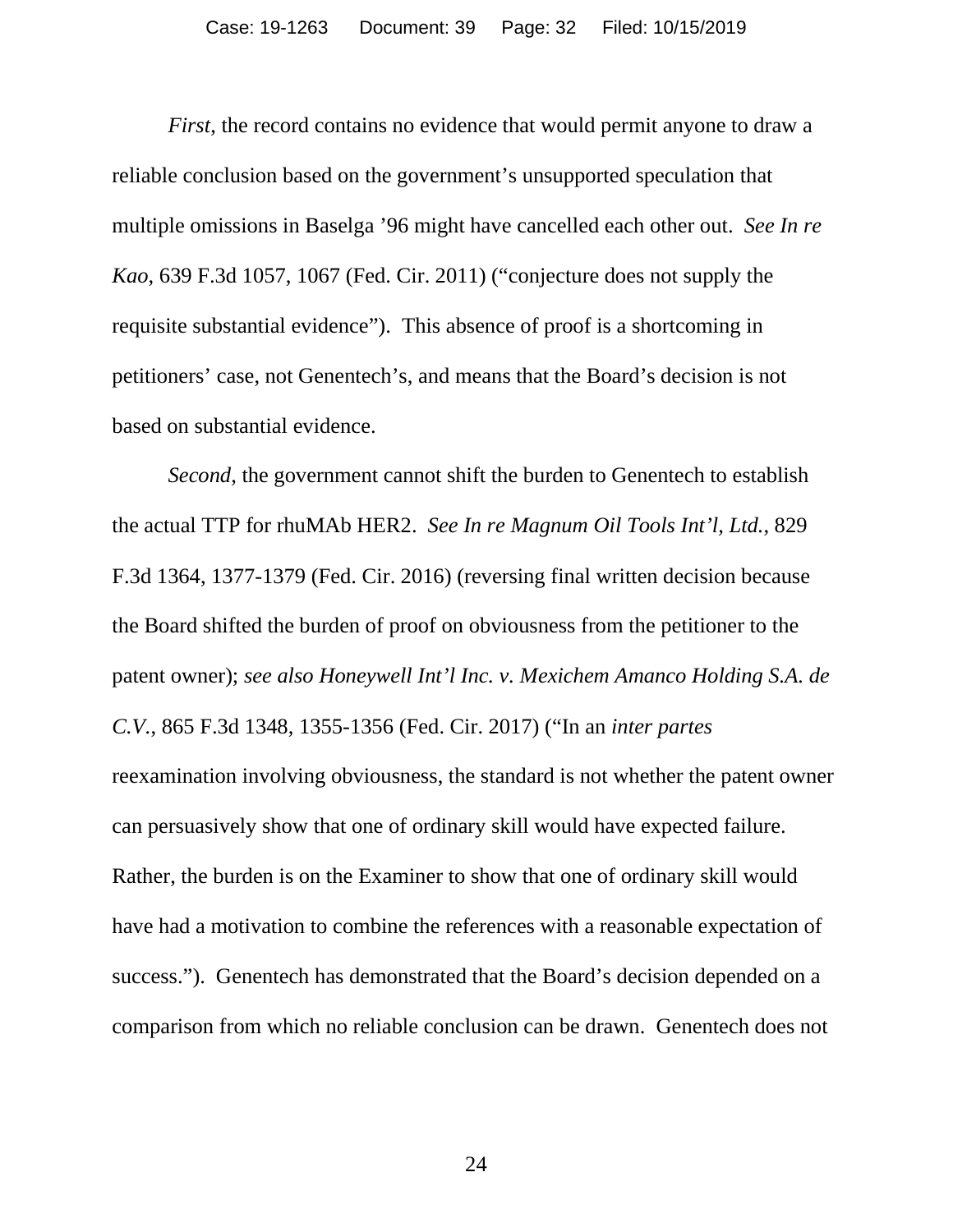have an *additional* burden to produce evidence showing what the result of a study with a comparable calculation would have been.

*Third*, the government cannot defend the Board's decision based on a factual rationale the Board did not adopt. Nowhere did the Board address the defects with Baselga '96's TTP calculation or endorse the speculative reasoning the government now advances. This kind of backfilling is legally impermissible: "The Board's judgment must be reviewed on the grounds upon which the Board actually relied." *In re Applied Materials, Inc*., 692 F.3d 1289, 1294 (Fed. Cir. 2012) (citing *SEC v. Chenery Corp.*, 332 U.S. 194, 196 (1947), and *In re Lee*, 277 F.3d 1338, 1345-1346 (Fed. Cir. 2002)).

Where the only reference relied on by the Board as establishing the claimed efficacy in fact provided an incomplete calculation of TTP, an ordinary artisan could not conclude that rhuMAb HER2 in combination with a taxoid would extend TTP as compared to a taxoid alone. On this basis alone, the Board's decision should be reversed or, at a minimum, vacated and remanded.

#### **B. The Board Erred In Finding The Claimed Safety Obvious**

<span id="page-32-0"></span>The government also fails to rehabilitate the Board's holding that the claimed level of safety was obvious. The Board concluded that an ordinary artisan would reasonably expect the combination of rhuMAb HER2 and paclitaxel not to increase severe adverse events compared to a taxoid alone. Genentech's opening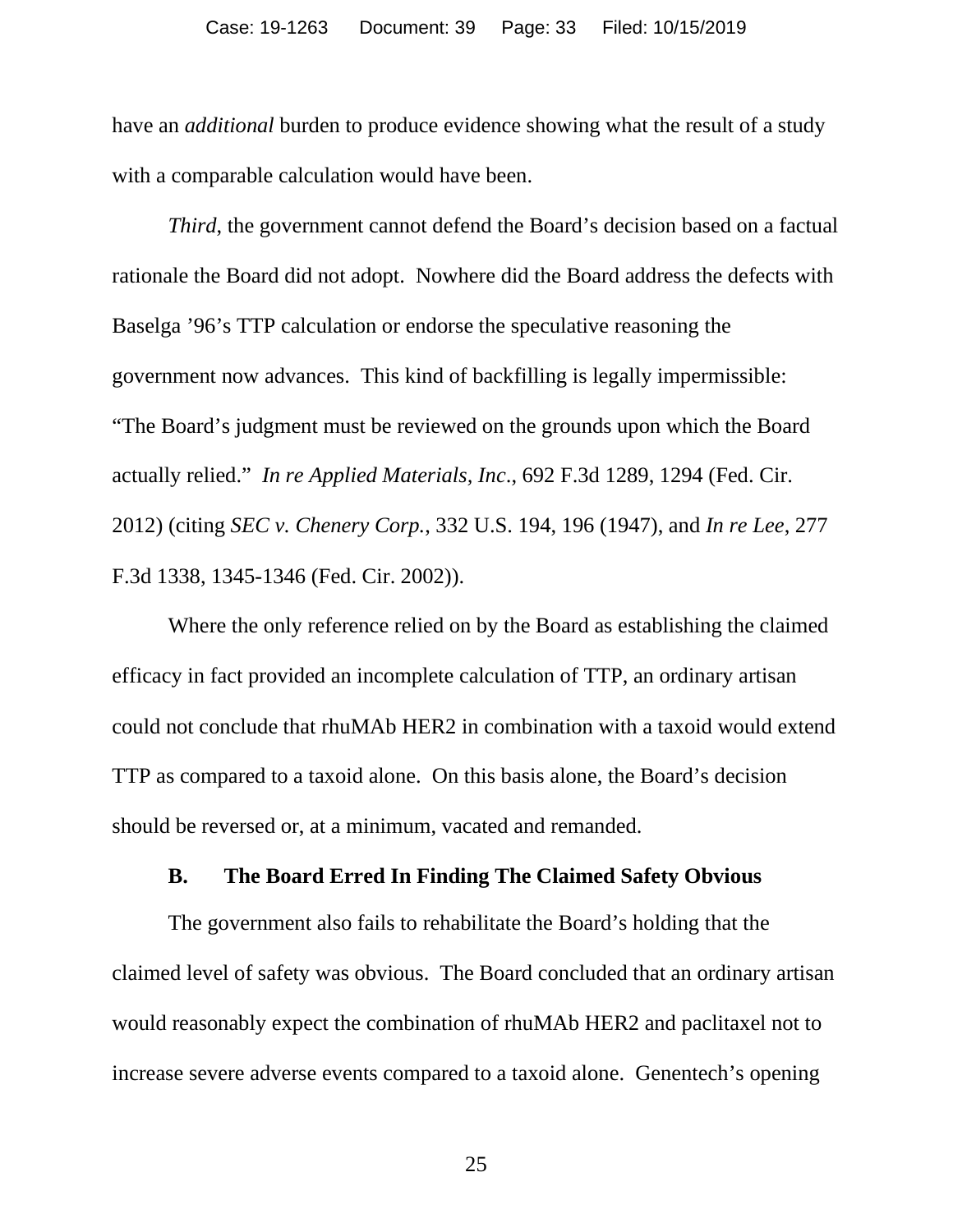brief outlined the lack of substantial evidence supporting this conclusion: None of the prior art described any testing of the combination of rhuMAb HER2 and paclitaxel in humans, and safety results of each therapy alone and data regarding the combination from xenograft preclinical models was insufficient to establish a reasonable expectation that the combination would not increase severe adverse events in humans. Genentech Br. 45. Instead of addressing Genentech's argument, the government largely repeats the Board's hindsight-driven analysis.

The prior art must be read from the perspective of an ordinary artisan in 1997, not with the benefit of knowing the extraordinary success that Herceptin became. A new combination's toxicity cannot be predicted simply by adding together the adverse events of each drug alone. Genentech Br. 45-47. "Even where each drug in a combination therapy is tested separately, a clinician cannot predict the results of combining them." Appx9656(¶192); *see also United States v. Hiland*, 909 F.2d 1114, 1133 n.29 (8th Cir. 1990) ("[E]ven if the component parts of a drug are generally recognized as safe, the combination of those parts may not be safe.").

Further, the only testing of the combination in the record was Baselga '94's preclinical xenograft studies, which although helpful in identifying promising avenues for experimentation in humans, do not provide a reliable prediction of a particular result in human patients, especially on safety issues. Genentech Br. 46.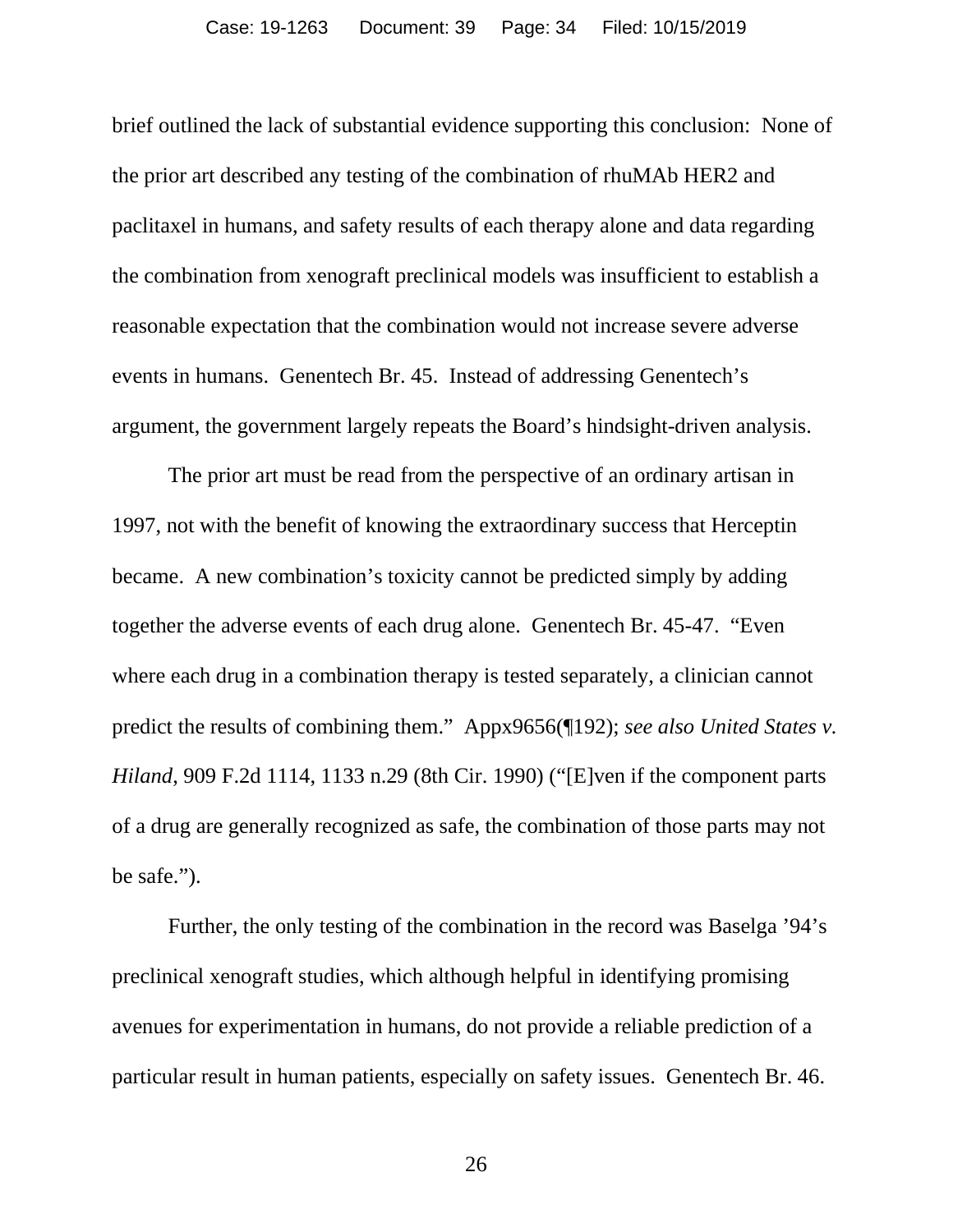Indeed, Baselga 94's only statement on toxicity was that trastuzumab "did not increase toxicity of paclitaxel or doxorubicin in animals as determined by animal survival and weight loss." Appx1085. This says nothing about what adverse effects may occur in humans, and the study itself was not designed to offer such prediction. *See* Genentech Br. 46 (citing Appx10626-10628). The government's argument conflates what an ordinary artisan might *hope* with what an ordinary artisan would *reasonably expect*. *OSI Pharms., Inc. v. Apotex Inc.*, No. 2018- 1925, \_\_ F.3d \_\_, 2019 WL 4892078, at \*8 (Fed. Cir. Oct. 4, 2019) ("hope that a potentially promising drug will treat a particular cancer is not enough to create a reasonable expectation of success in a highly unpredictable art").

Beyond blanket assertions regarding the predictive value of preclinical studies, the government argues that Genentech itself relied on Baselga '94's mouse studies in applying for approval of its proposed Phase III studies, and that the purpose of Baselga '94 was "to look at trying to predict what can be helpful in patients." PTO Br. 44-46. As an initial matter, "trying to predict what can be helpful in patients" is very different from forming a reasonable expectation of achieving a particular result. Further, to accept the government's argument would lead to the untenable conclusion that any time an inventor relies on a certain reference to propose a trial before the FDA, and the trial is ultimately successful, such reference has necessarily provided a reasonable expectation of success.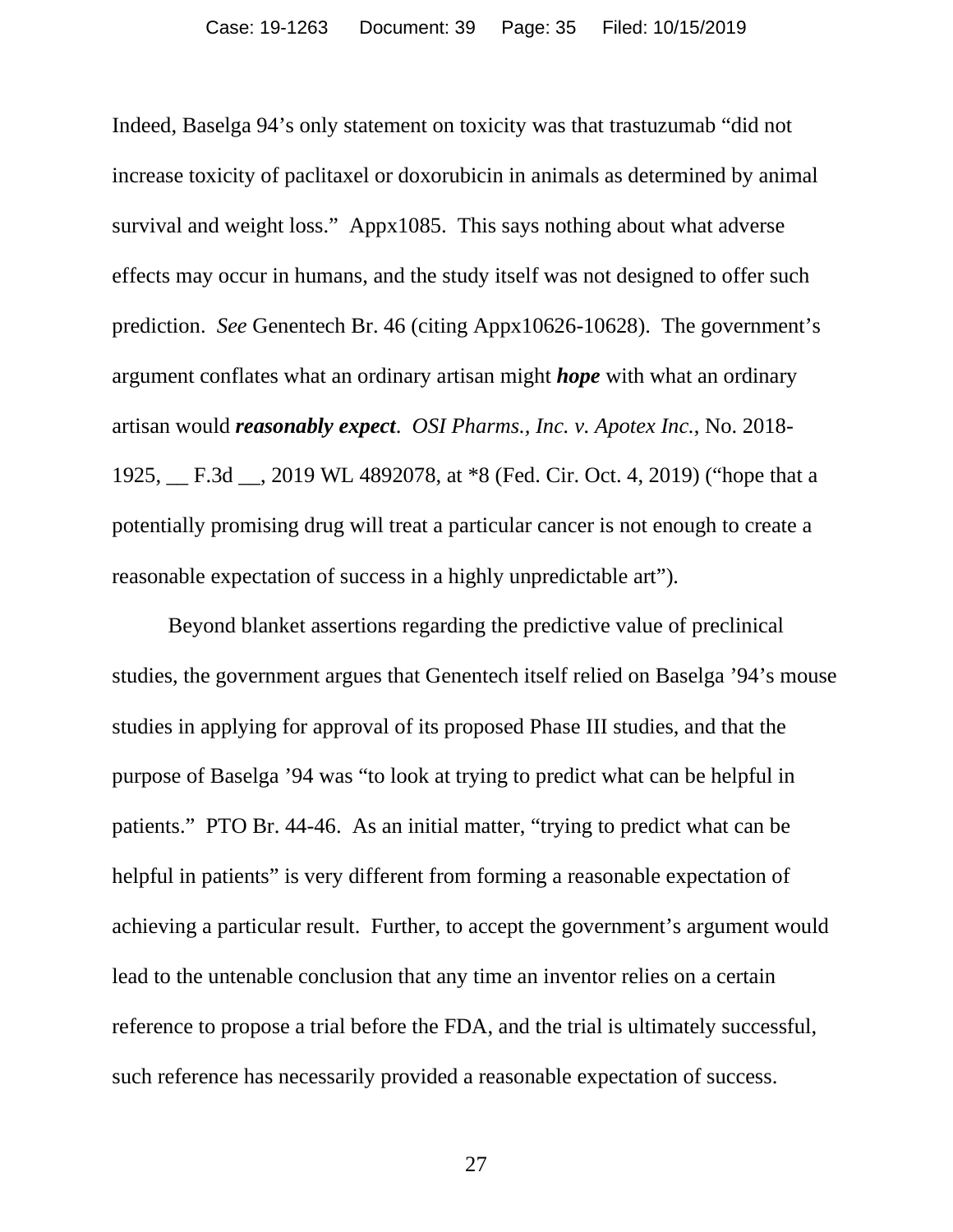Unless the inventions underlying every successful clinical trial are obvious in view of the references submitted to justify the clinical trial, this clearly cannot be correct. *See Novartis Pharms. Corp. v. West-Ward Pharms. Int'l Ltd.*, 923 F.3d 1051, 1060-1062 (Fed. Cir. 2019) (phase I data did not provide a reasonable expectation of success).

Finally, the government argues that the Board properly disregarded Baselga '94's failure to predict that rhuMAb HER2 and doxorubicin increased toxicity because Genentech characterized these results as "unexpected." PTO Br. 45. However characterized, these results show that an ordinary artisan could not reliably predict the toxicity of any combination of rhuMAb HER2 and another drug from the study without more data. For these reasons, this Court should reverse on this basis as well.

## <span id="page-35-0"></span>**C. The Board Failed To Offer A Proper Basis For Its Reliance On The Inventors' Path In Its Obviousness Determination**

The government does not dispute that the Board relied on the inventors' path to support its obviousness determination. On the claimed efficacy limitation, the Board cited the inventors' FDA communications to support its conclusion that "an ordinary artisan would have had a reasonable expectation that adding rhuMAb HER2 [to paclitaxel] would achieve an extension of TTP over paclitaxel alone." Appx65-67. The very next sentence reads, "[o]ur conclusion is further supported by the representations Patent Owner made in its submission to the FDA." *Id.* On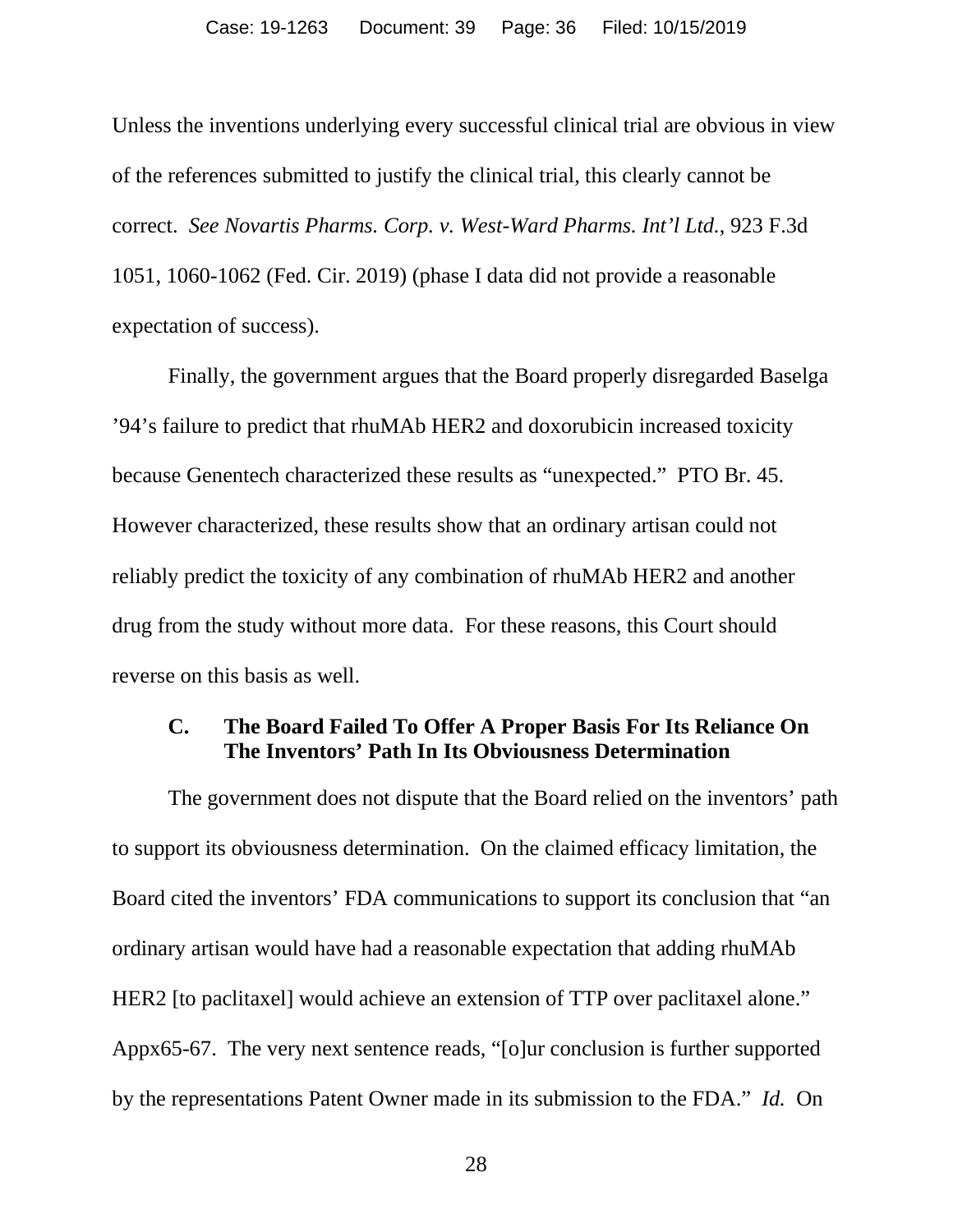the claimed safety limitation, the Board strung together a series of inferences—that Genentech cited Baselga '94 to support its proposed phase III trial, that the FDA must have found Genentech's planned phase III trial "reasonable," and therefore that an ordinary artisan would have reasonably expected that the proposed combination would not increase overall severe adverse events. Appx67. This reliance on the inventors' path infected the Board's decision with impermissible hindsight.

That the inventors sought, and the FDA approved, a Phase III clinical trial *testing* the later-claimed combination does not mean that an ordinary artisan would have reasonably expected success in obtaining the specific result recited in the claims. Indeed, the lack of data on the combination in humans is significant in light of the highly unpredictable nature of cancer treatments, as shown by the high failure rate of drugs entering Phase III trials (almost 60%). Appx9605; *see also OSI Pharms*., 2019 WL 4892078, at \*7 (reversing obviousness determination that relied on fact of Phase II trials, and noting the high failure rate of drugs in clinical trials).

The government argues that this information is relevant as "additional evidence" to show that Genentech has allegedly taken inconsistent positions regarding Baselga '94. PTO Br. 47. But that confuses what the inventor, who possessed extraordinary skill and extensive information about taxoids, believed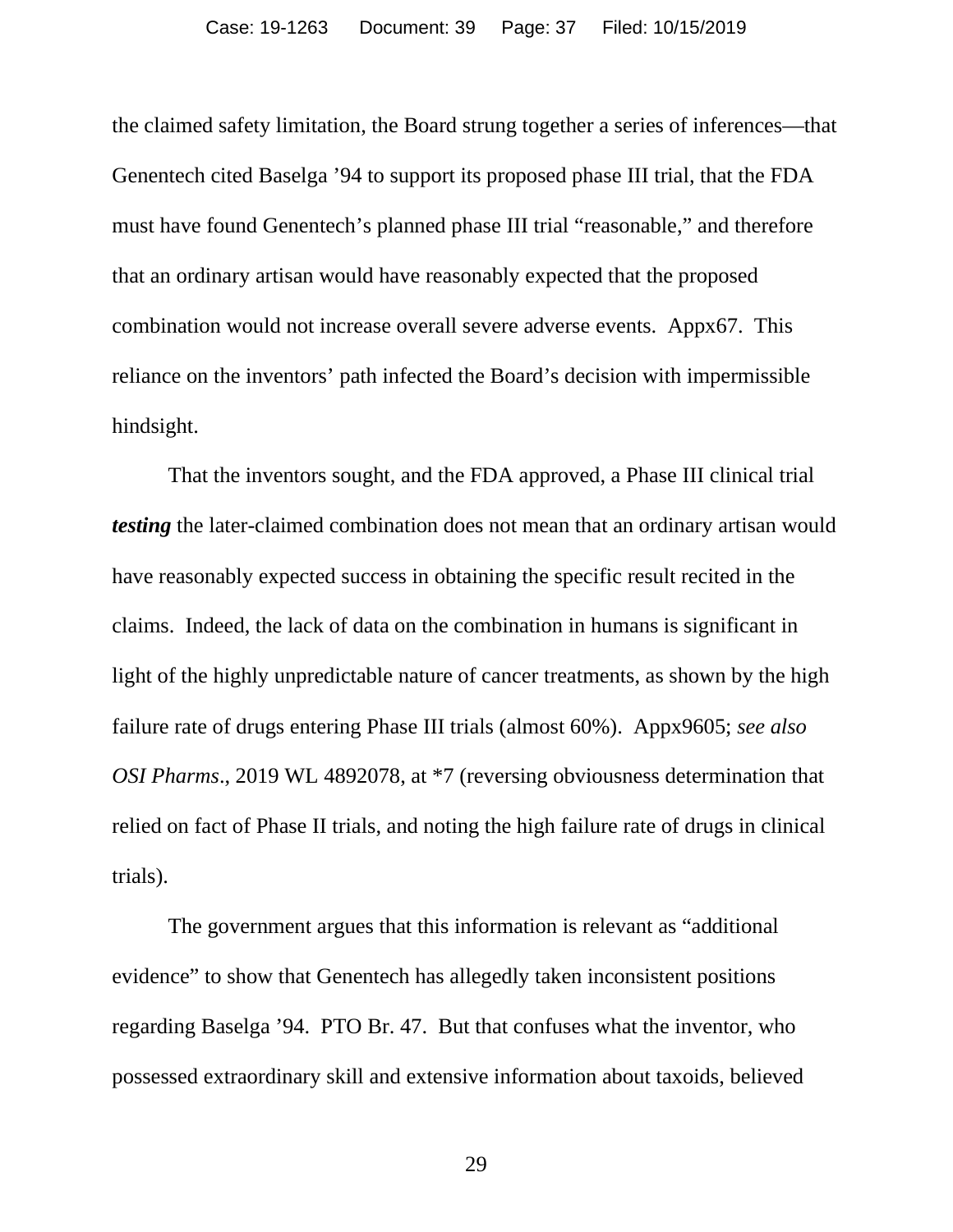appropriate to propose to the FDA, with whether an ordinary artisan would reasonably expect the claimed results. Genentech Br. 49; Appx8935; Appx8941. The inventors' path is simply not a proper basis for an obviousness finding. *Amgen Inc. v. F. Hoffman-La Roche Ltd.*, 580 F.3d 1340, 1363 (Fed. Cir. 2009) (inventor's personal expectations do not demonstrate expectation of success of a POSA); *see also Life Techs., Inc. v. Clontech Labs., Inc.*, 224 F.3d 1320, 1325 (Fed. Cir. 2000) ("[T]he inventors' reliance on the [prior art] and the motivations that they derived from it have no bearing on the issue of patentability.").

## **CONCLUSION**

<span id="page-37-0"></span>The Board's decision should be vacated and remanded for further proceedings on Genentech's non-contingent motion to amend. In the alternative, the Board's decision on the original claims should be reversed or, at a minimum, vacated.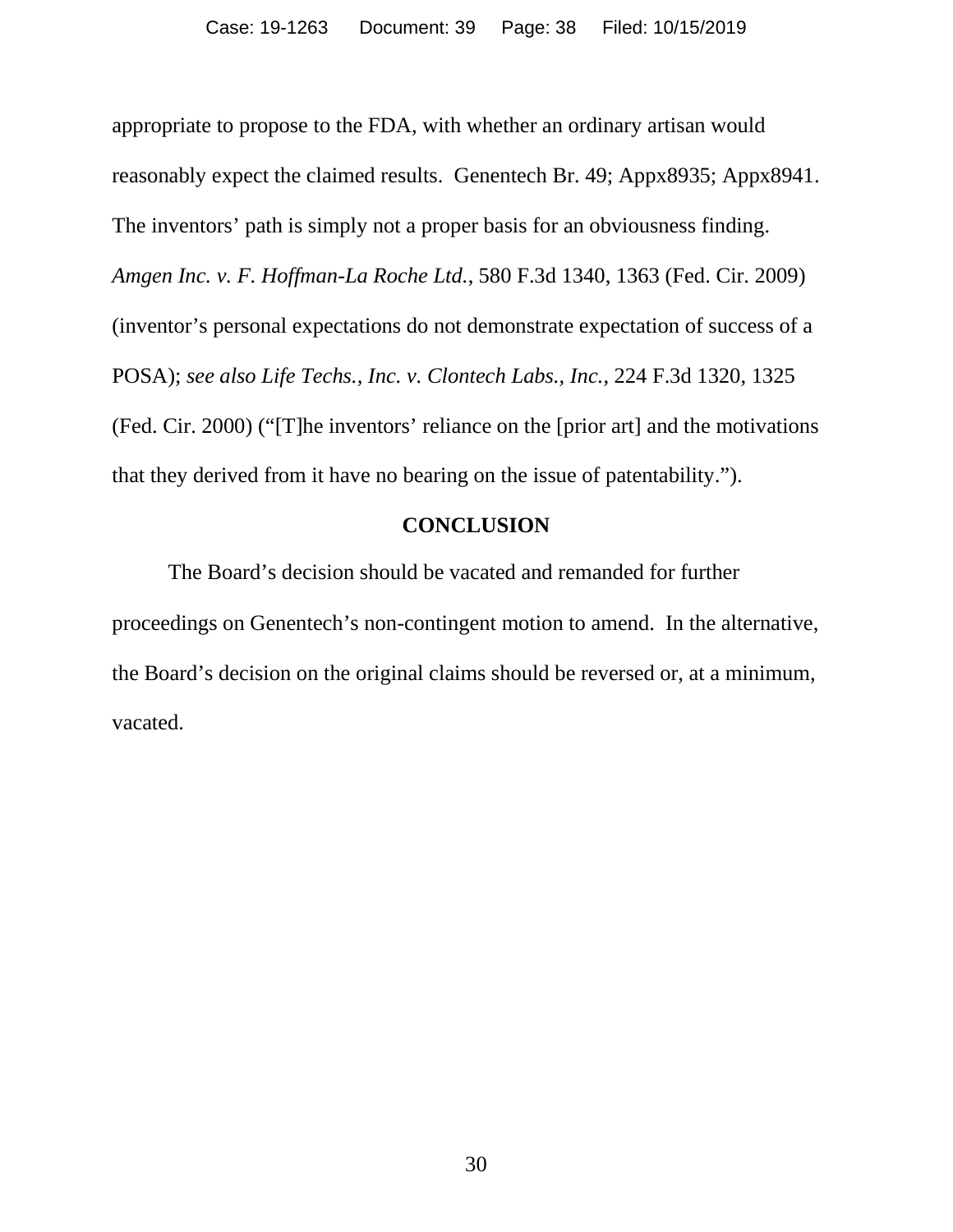DARALYN J. DURIE ADAM R. BRAUSA DURIE TANGRI LLP 217 Leidesdorff Street San Francisco, CA 94111 (415) 362-6666

THOMAS G. SPRANKLING WILMER CUTLER PICKERING HALE AND DORR LLP 950 Page Mill Road Palo Alto, CA 94304 (650) 858-6000

NORA Q.E. PASSAMANECK WILMER CUTLER PICKERING HALE AND DORR LLP 1225 Seventeenth Street Suite 2600 Denver, CO 80202 (720) 274-3135

October 15, 2019

Respectfully submitted,

/s/ Robert J. Gunther, Jr. ROBERT J. GUNTHER, JR. WILMER CUTLER PICKERING HALE AND DORR LLP 7 World Trade Center 250 Greenwich Street New York, NY 10007 (212) 230-8800

THOMAS G. SAUNDERS WILMER CUTLER PICKERING HALE AND DORR LLP 1875 Pennsylvania Avenue NW Washington, DC 20006 (202) 663-6000

ANDREW J. DANFORD WILMER CUTLER PICKERING HALE AND DORR LLP 60 State Street Boston, MA 02109 (617) 526-6000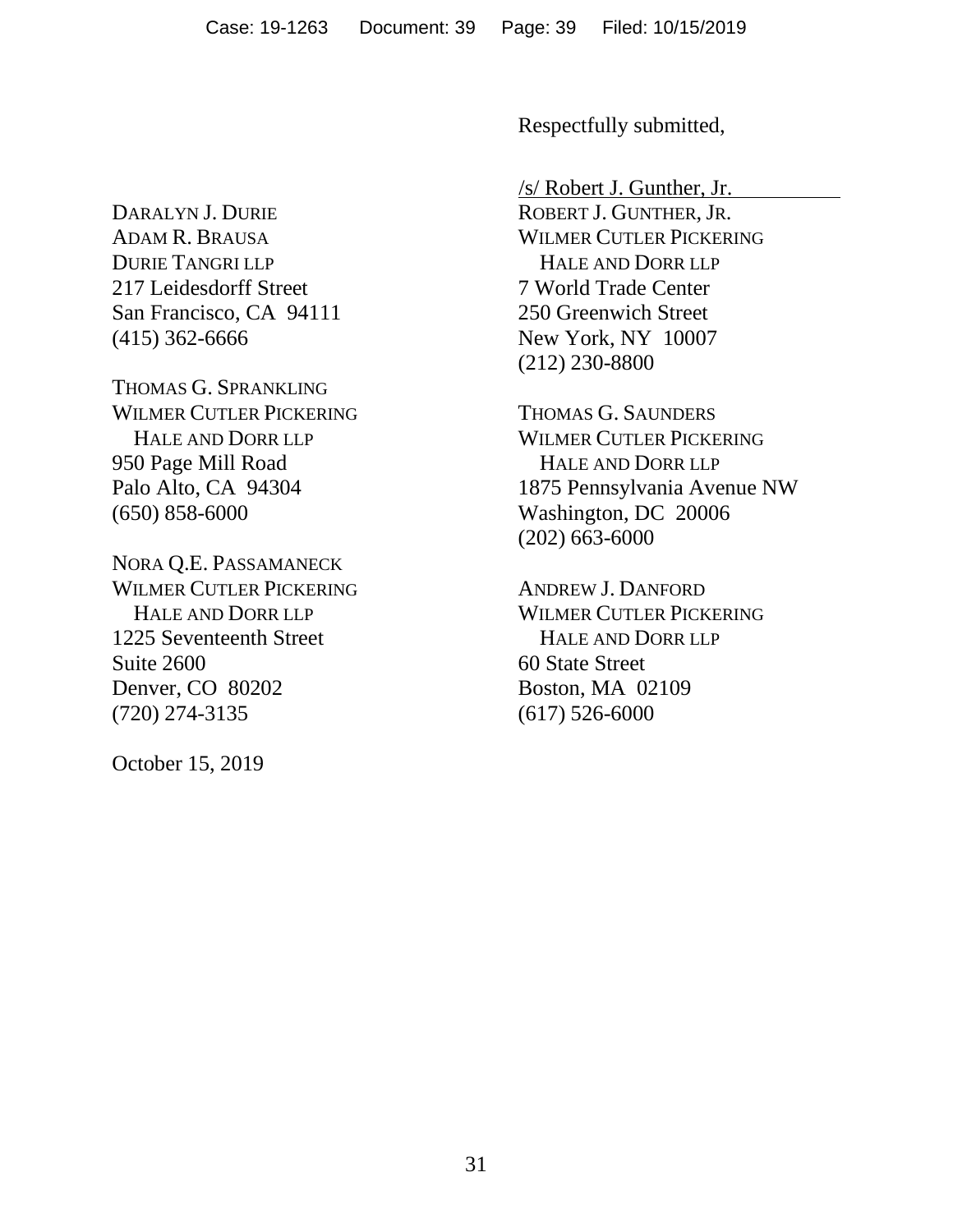## **CERTIFICATE OF SERVICE**

I hereby certify that, on this 15th day of October, 2019, I filed the foregoing Reply Brief for Appellant Genentech, Inc. with the Clerk of the United States Court of Appeals for the Federal Circuit via the CM/ECF system, which will send notice of such filing to all registered CM/ECF users.

> /s/ Robert J. Gunther, Jr. ROBERT J. GUNTHER, JR. WILMER CUTLER PICKERING HALE AND DORR LLP 7 World Trade Center 250 Greenwich Street New York, NY 10007 (212) 230-8800